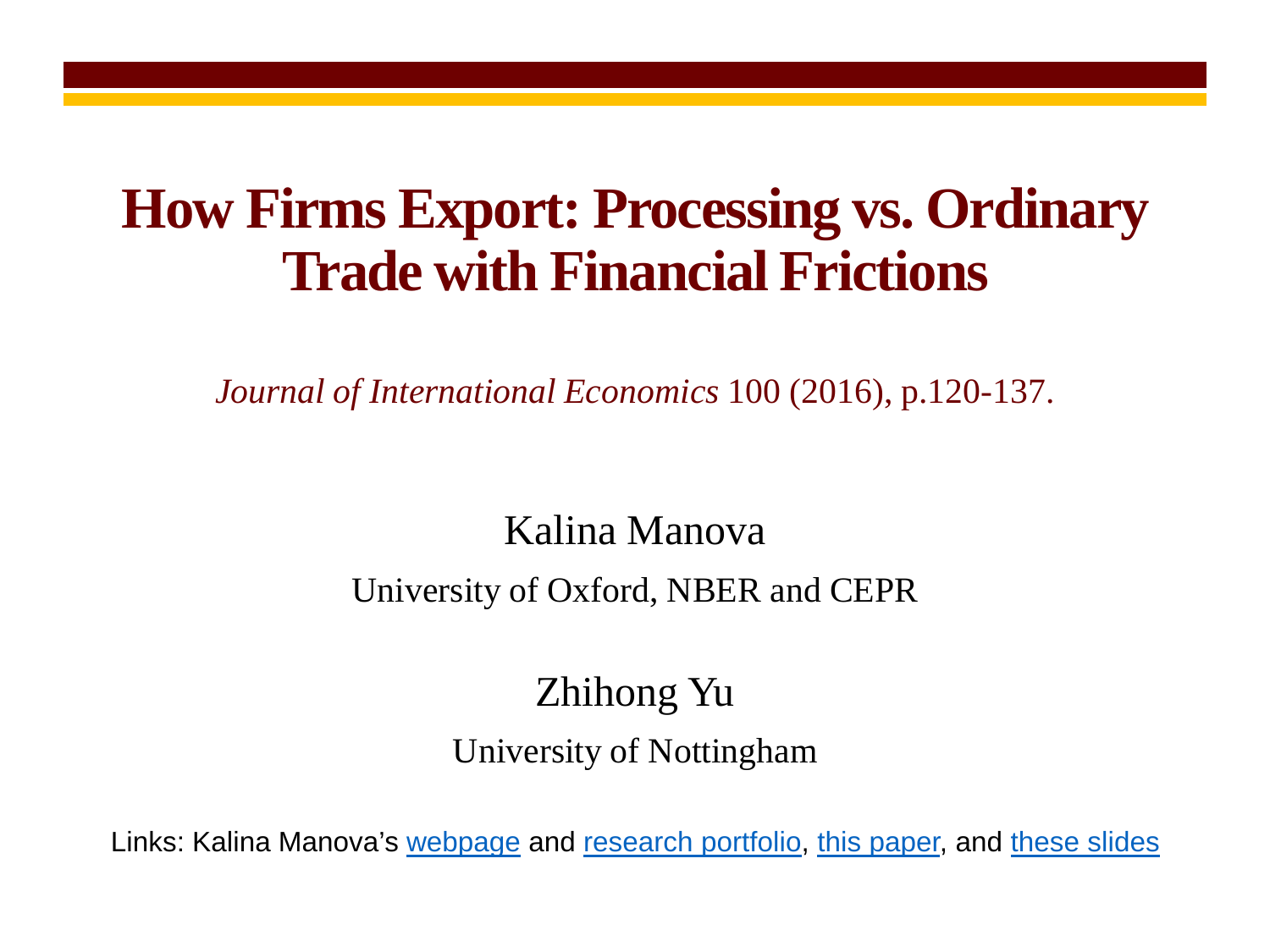#### **Motivation**

- Decline in transportation costs and policy barriers in recent decades has revolutionized global trade: fragmentation of production across borders
	- Rise in trade in intermediate inputs for further processing and assembly relative to trade in final consumer goods
	- Worldwide, 60 mil workers are employed in 3,500 processing zones spanning 130 mostly developing countries (ILO)
- This splicing of global production chains raises new policy questions
	- How should trade policy be designed under trade in intermediates?
	- What are the welfare consequences of such trade flows and policies?
	- How is the transmission of shocks across nations affected?

**This paper**: Study how firms choose their position in global value chain and how this choice affects their performance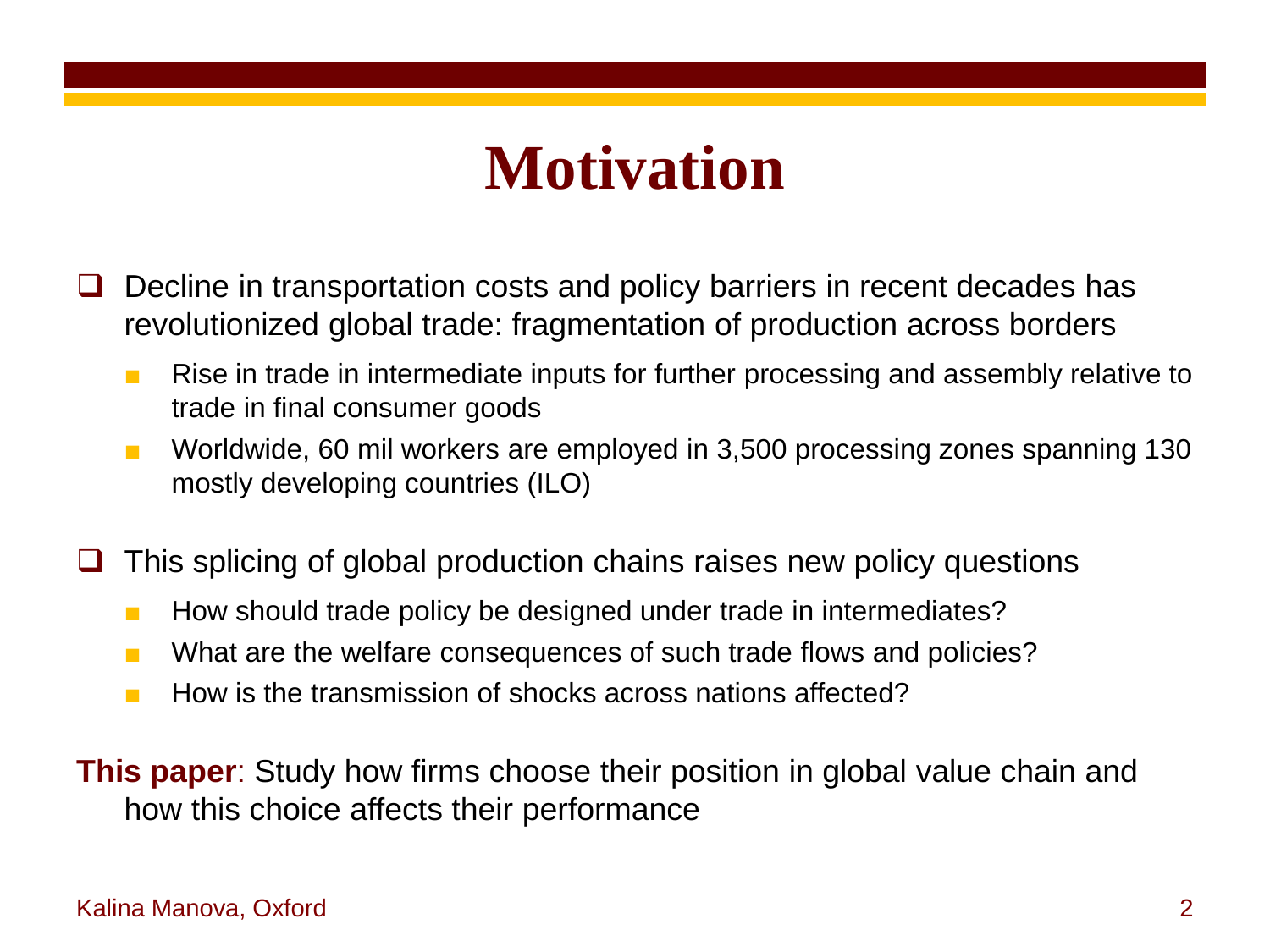#### **Institutional Context**

- We exploit two unique institutional features of China's trade environment
- 1. Since mid 1980s, China has waived import duties on materials imported for further processing and re-exporting as a means of export promotion
	- In 2005, 32.7% of exporters and 54.6% of exports in processing trade
	- Helped make China a key link in global supply chains
- 2. Processing exporters operate under two distinct regimes
	- Pure assembly: receive foreign inputs at no cost directly from trade partner
	- Processing with imports: source and pay for foreign inputs
- These institutional features introduce wedges between the costs and returns associated with different trade modes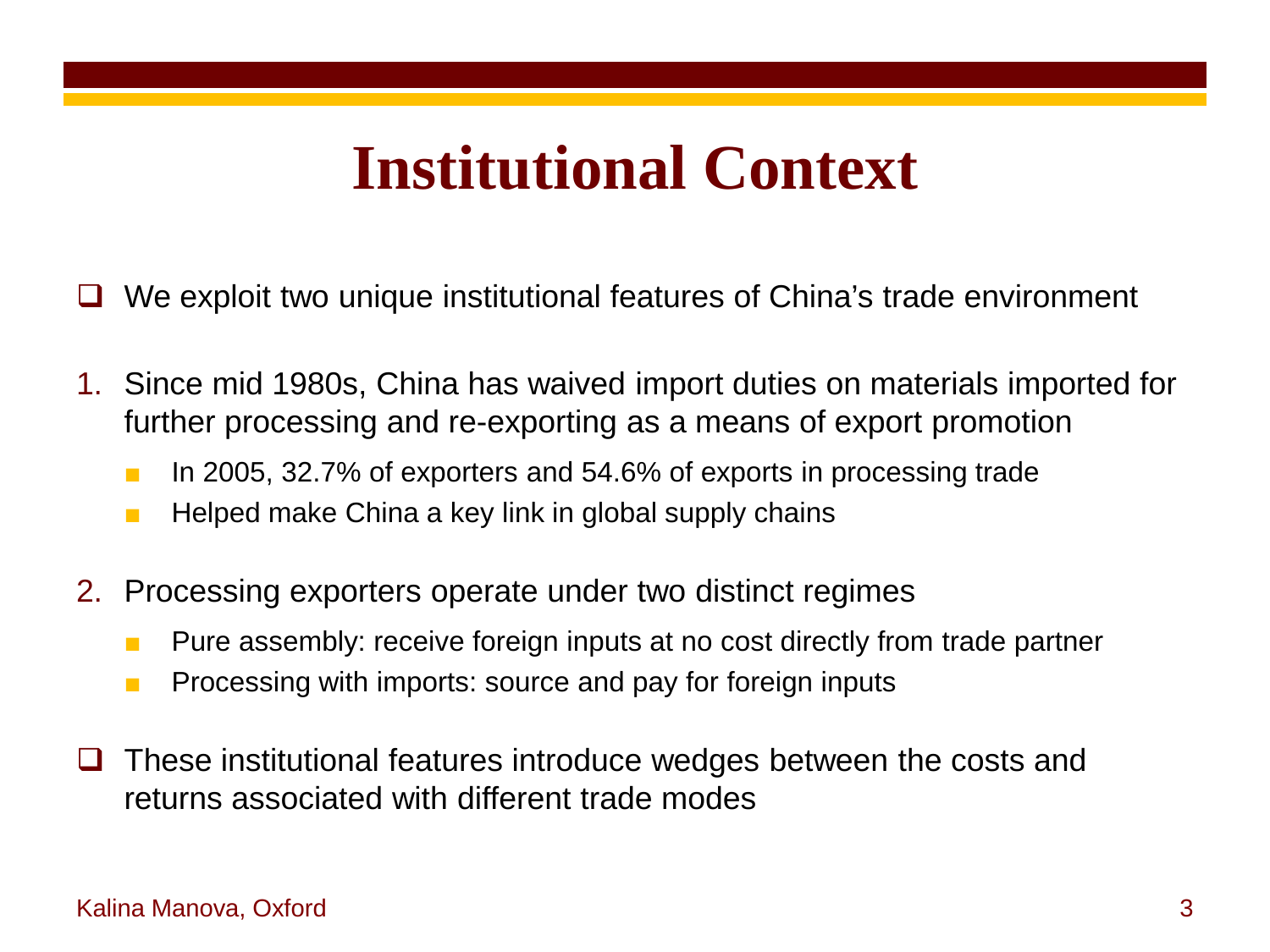# **Main Findings**

- Profitability varies systematically across trade strategies
	- Profits, profits-to-sales ratios, and value added are higher for firms that pursue more ordinary relative to processing trade and more import-and-assembly relative to pure assembly
- $\Box$  Limited access to capital determines exporters' choice of trade regime
	- Across firms, financially healthier firms pursue more ordinary relative to processing trade and more import-and-assembly relative to pure assembly
	- Across sectors within firms, firms perform more OT than PT and more PI than PA in financially less vulnerable sectors
	- Within firms over time, improvements in financial health are followed by reallocations of trade activity towards regimes with higher working capital needs
	- Within firms over time, financial health prior to exogenous MFA reform determines export mode for first-time export entry after reform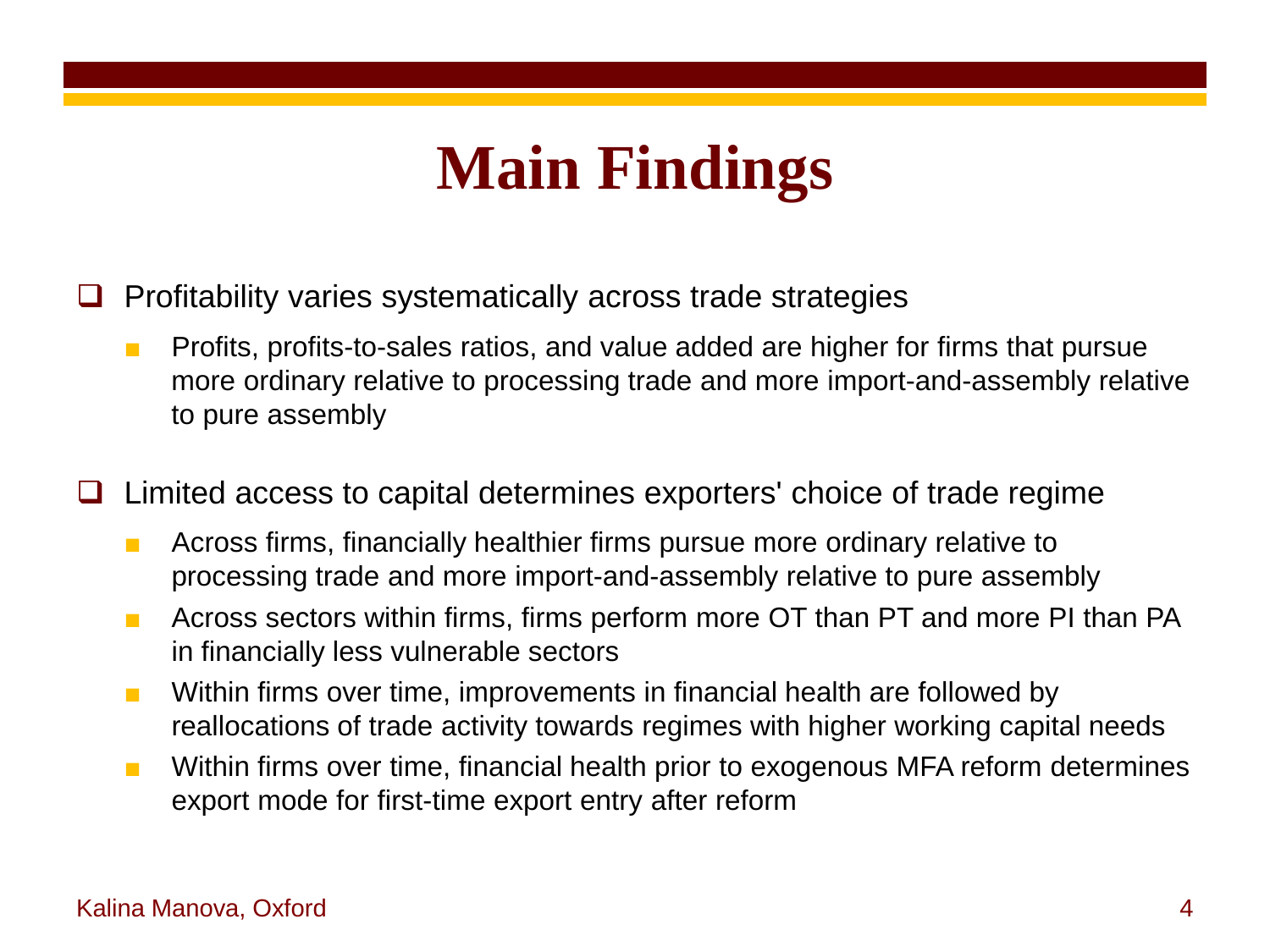# **Implications for Trade Organization**

- Credit constraints affect the organization of production across firm and country boundaries
	- Which stages of the value chain (input sourcing, final good production, foreign distribution) are integrated under the control of different trade parties
	- Financially underdeveloped countries potentially stuck in low value-added stages of global production chains

(Antràs, Desai & Foley 2009; Manova, Wei & Zhang 2009; Carluccio and Fally 2010; Costinot, Vogel & Wang 2011; Antràs & Chor 2011; Feenstra & Hanson 2003; Feenstra et al. 2011)

- Financial frictions influence the design of international trade contracts
	- Pure assembly as a codified form of trade credit (Antràs & Foley 2011)
- Removing firms' liquidity constraint in China would increase aggregate profits by 5.5bil RMB (1.3%) and real value added by 15.2bil RMB (0.7%)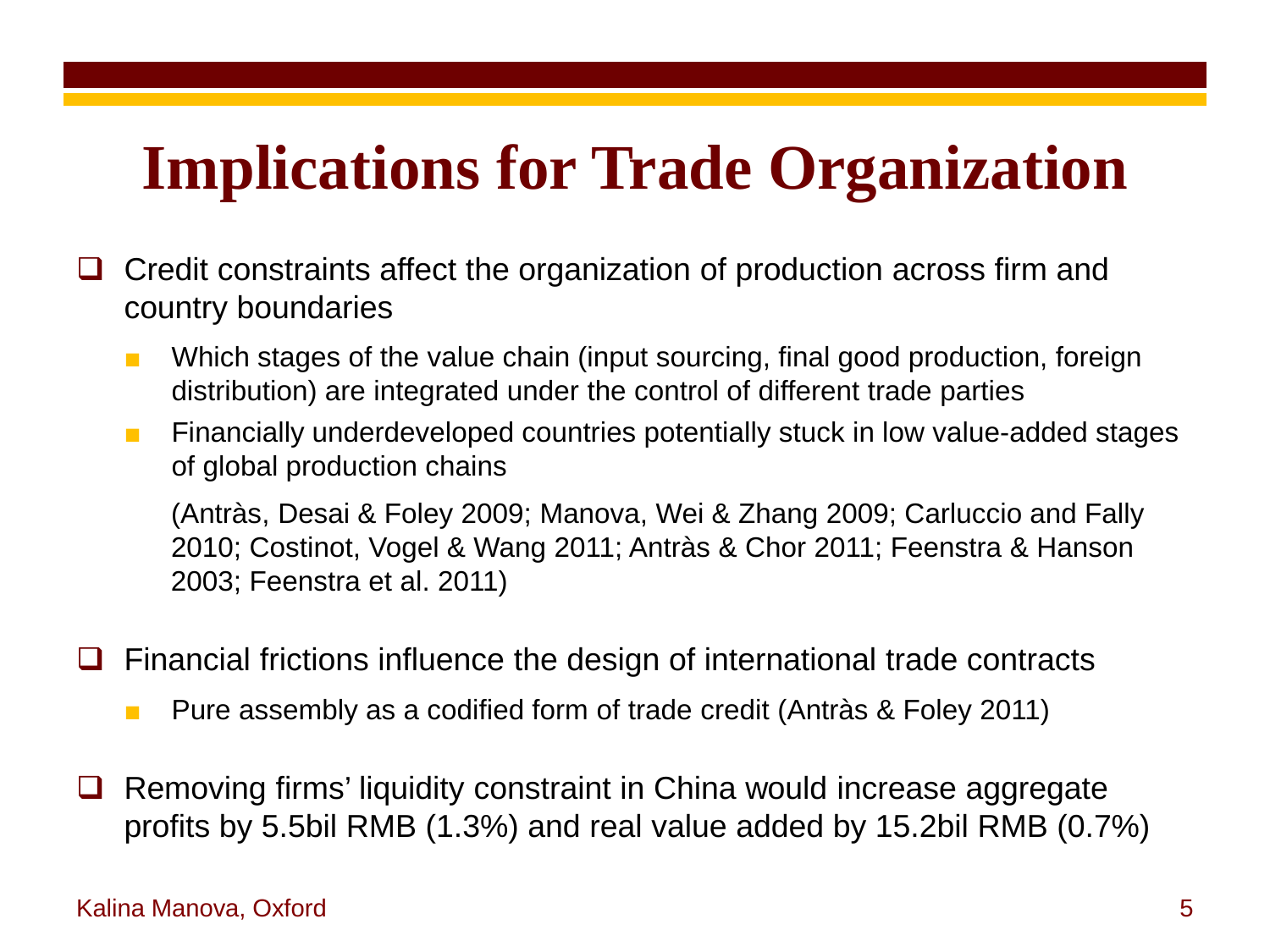### **Implications for Trade Policy**

- Facilitating access to imported materials can boost export performance
	- Foreign inputs of superior quality enable firms in developing countries to expand product scope and upgrade product quality

(Kugler & Verhoogen 2009, 2012; Goldberg, Khandelwal, Pavcnik & Topalova 2010; Manova & Zhang 2012)

- Trade policies can have differential effects across heterogeneous firms
	- Processing regime allows more firms to share in the gains from trade?
	- Imperfect financial markets justify government regulation of trade flows?
- Multilateral tariff reductions can encourage trade in intermediates
	- Complementarities in trade policies across countries (Antràs & Staiger 2012)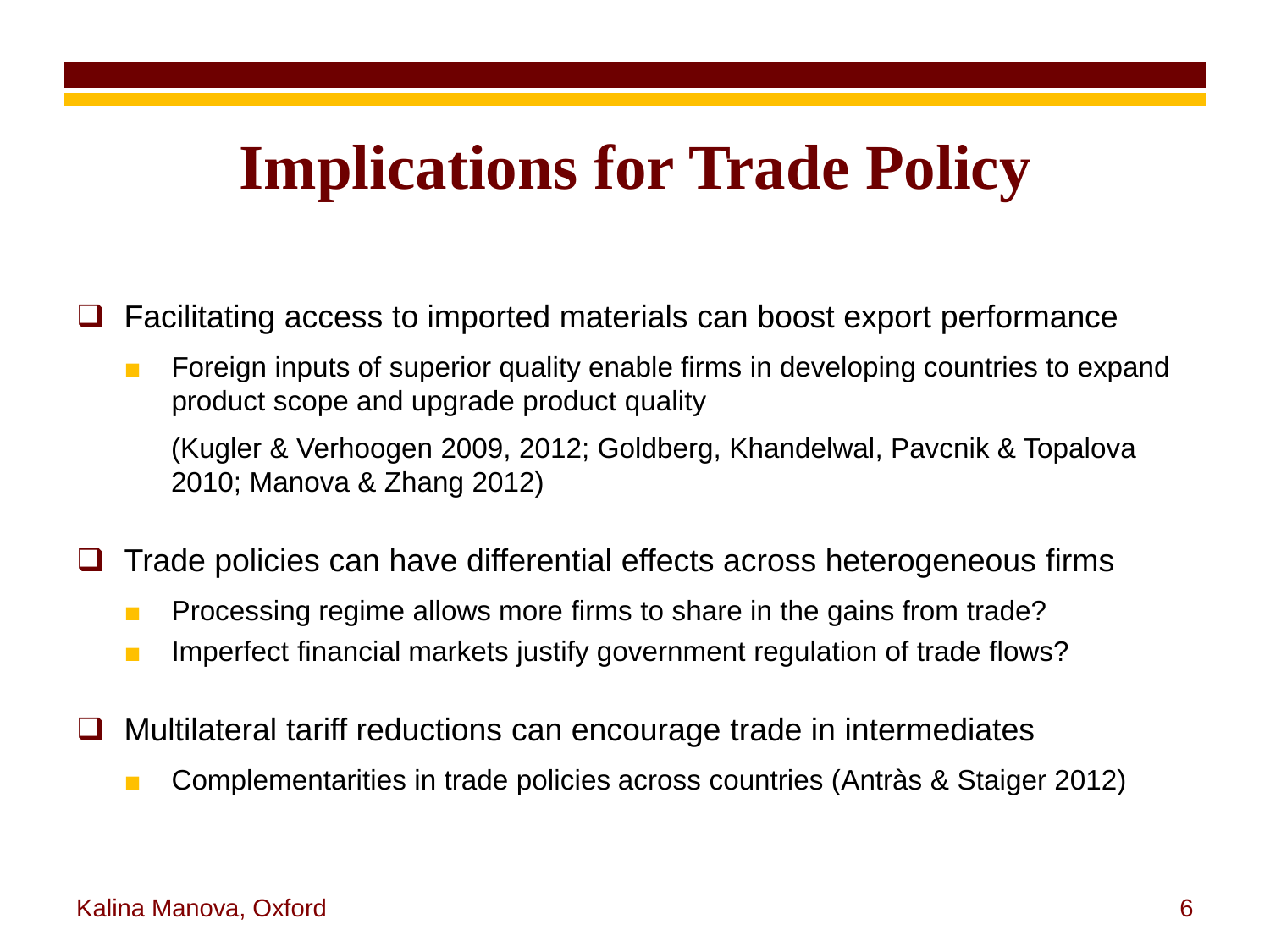#### **Broader Contributions**

- Growing evidence that credit constraints impede trade activity in normal times and during crisis episodes
	- Manova 2007; Berman & Héricourt 2010; Chor & Manova 2012; Bricongne et al. 2012; Amiti & Weinstein 2011; Minetti & Zhu 2011; Feenstra et al. 2011…
- Global production chains and their role in the transmission of shocks across countries during recent financial crisis
	- Levchenko et al. 2010; Johnson 2011; Bems et al. 2011; Johnson & Noguera 2012; Antràs & Chor 2011; Fally 2011…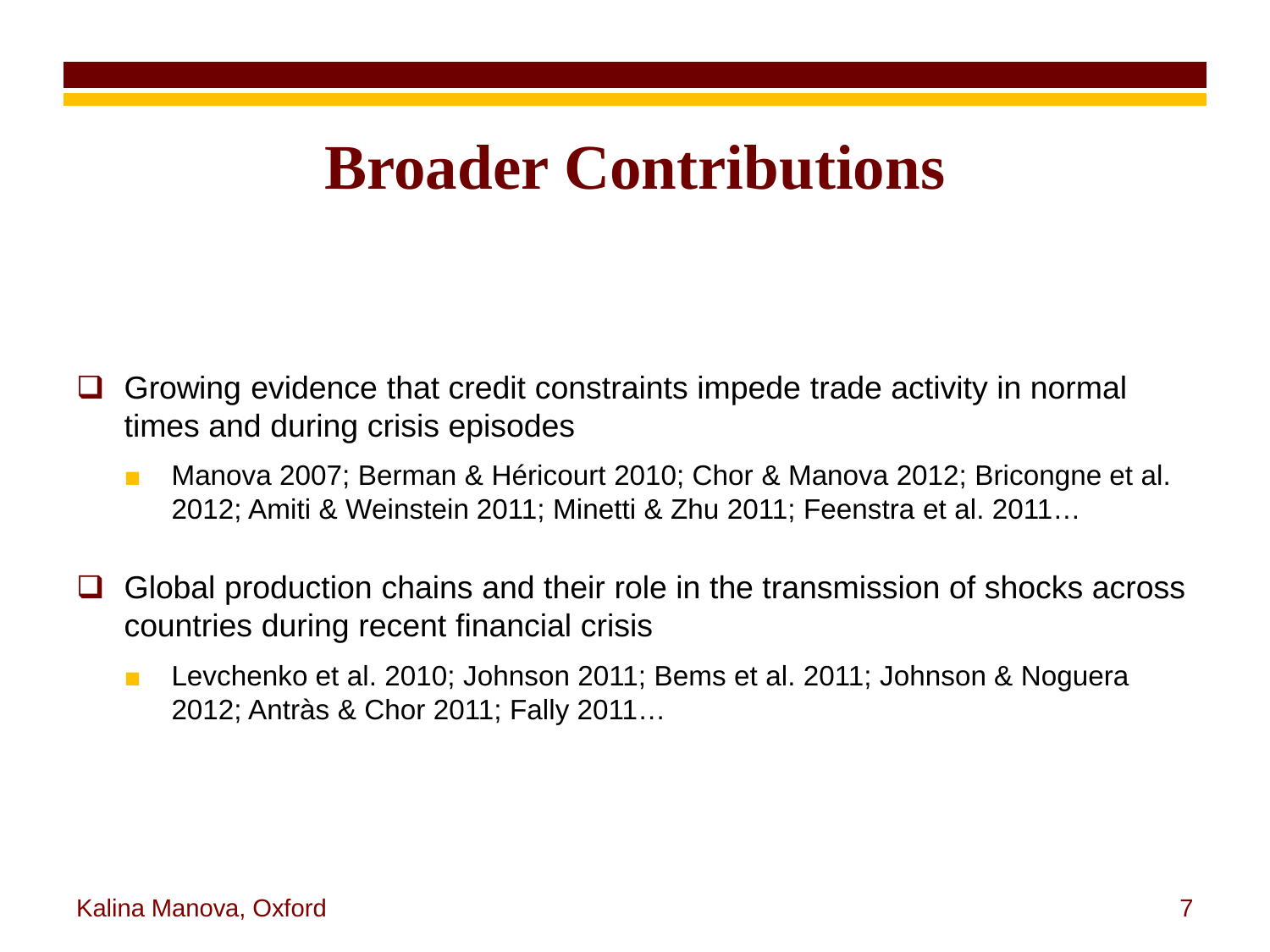### **Outline**

- 1. Motivation
- 2. Conceptual framework
- 3. Empirical evidence
	- 1. Cross-section
	- 2. Dynamics
	- 3. Financial vulnerability
- 4. Conclusions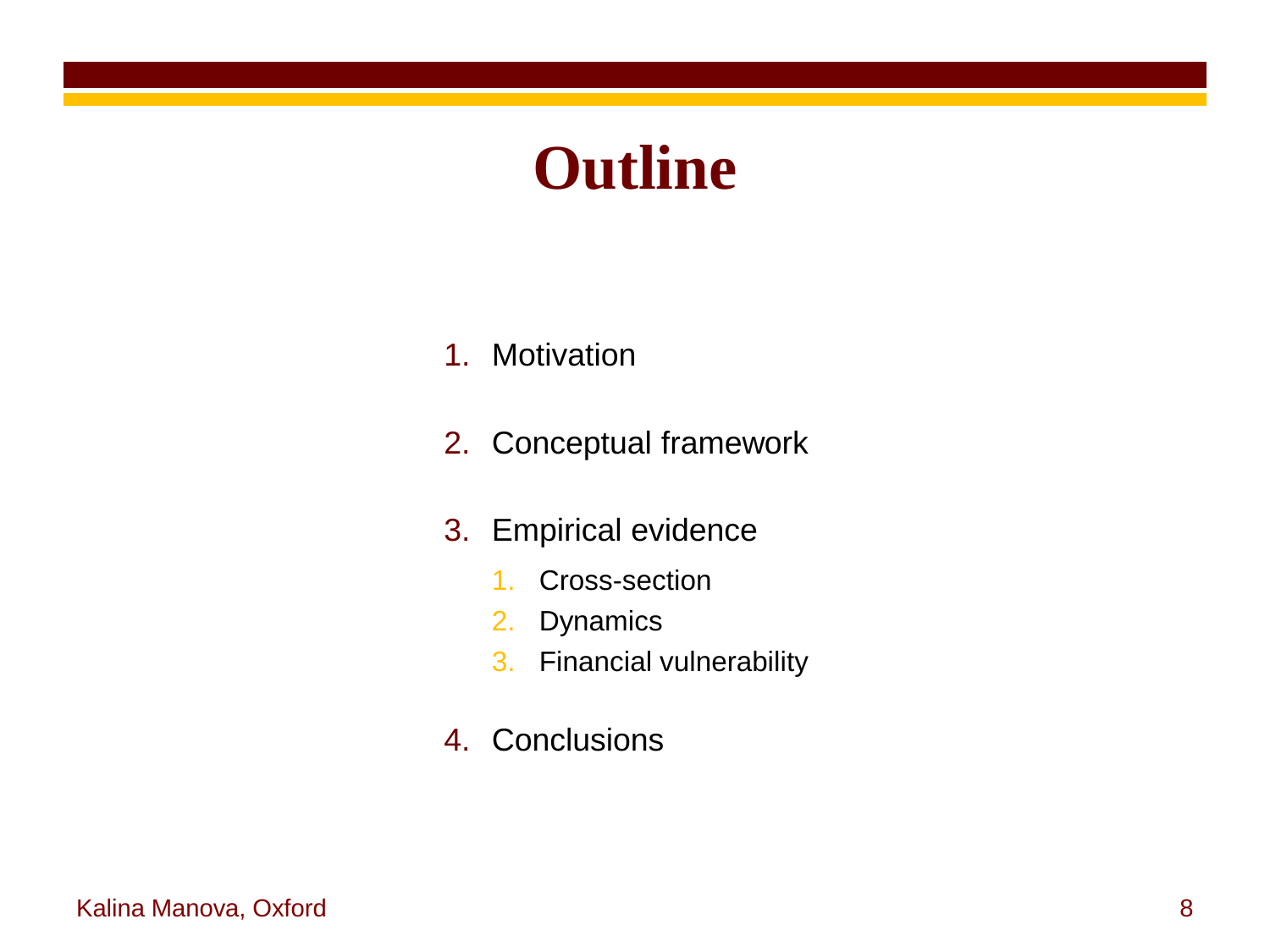### **Conceptual Framework**

#### Set up

- Chinese firm faces foreign demand for a product
- Manufacturing and selling the product requires multiple activities (product design, input sourcing, input assembly, marketing, distribution)
- Each activity entails up-front costs incurred before payoffs realized
- Not all required inputs available domestically
- Chinese firm can choose OT, PI or PA trade regime
	- With OT, Chinese firm operates completely independently and captures all profits
	- With PT, Chinese firm and foreign trade partner make relationship-specific investments in product design, input sourcing, assembly, and distribution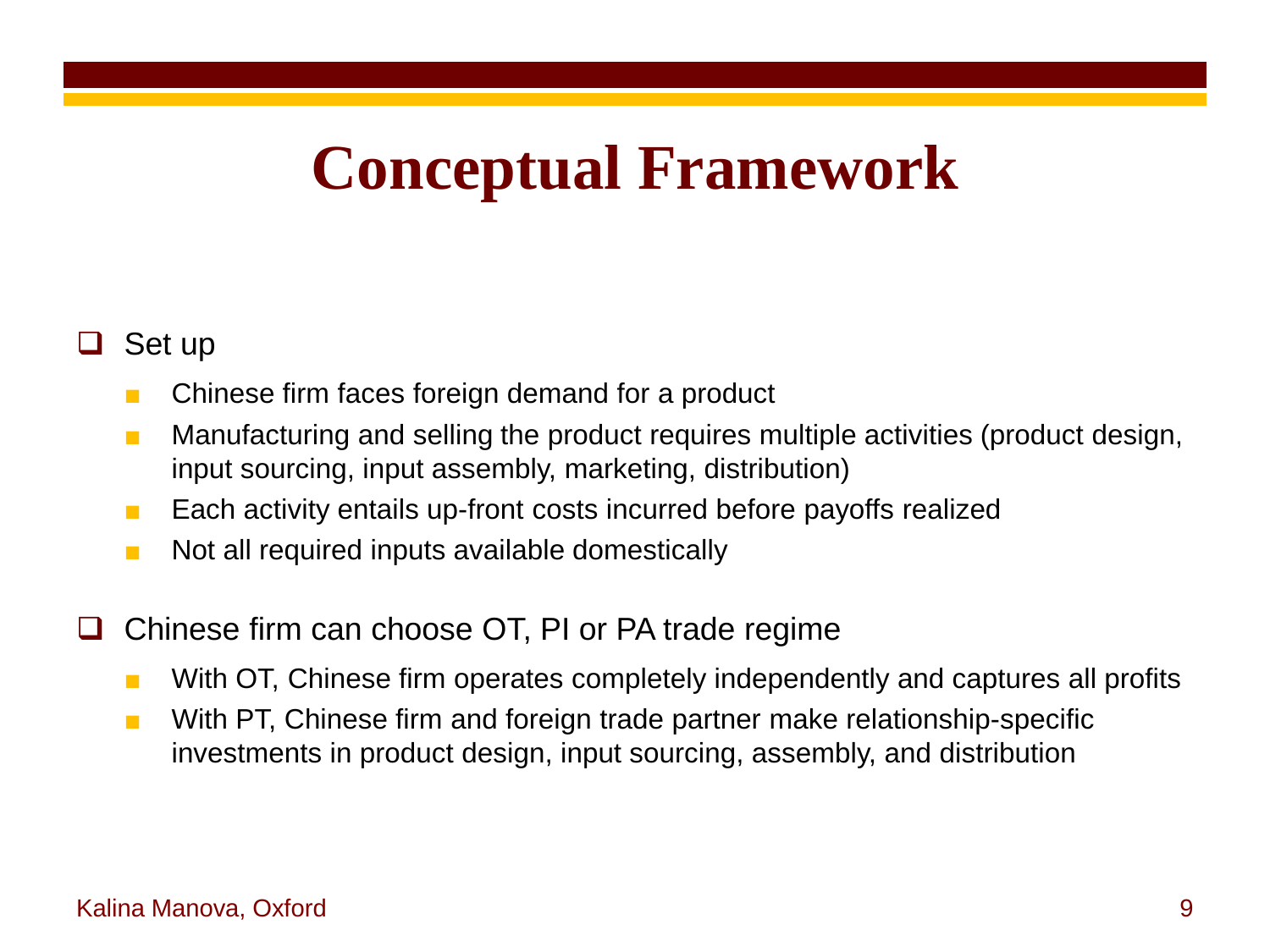### **Firm Profits**

- Profit sharing determined by ex-post Nash bargaining
	- Bargaining weight plausuibly increases with contribution to total costs
- Trade regime ranking
	- Profits: PA < PI < OT
	- Liquidity needs: PA < PI < OT
- Other factors
	- Liquid firm chooses OT only if it is more profitable than PI (revealed preference)
	- OT firms can choose to use domestic inputs if that is more profitable
	- Imperfect contractibility generates moral hazard in production so that trade partners may underinvest under PI and PA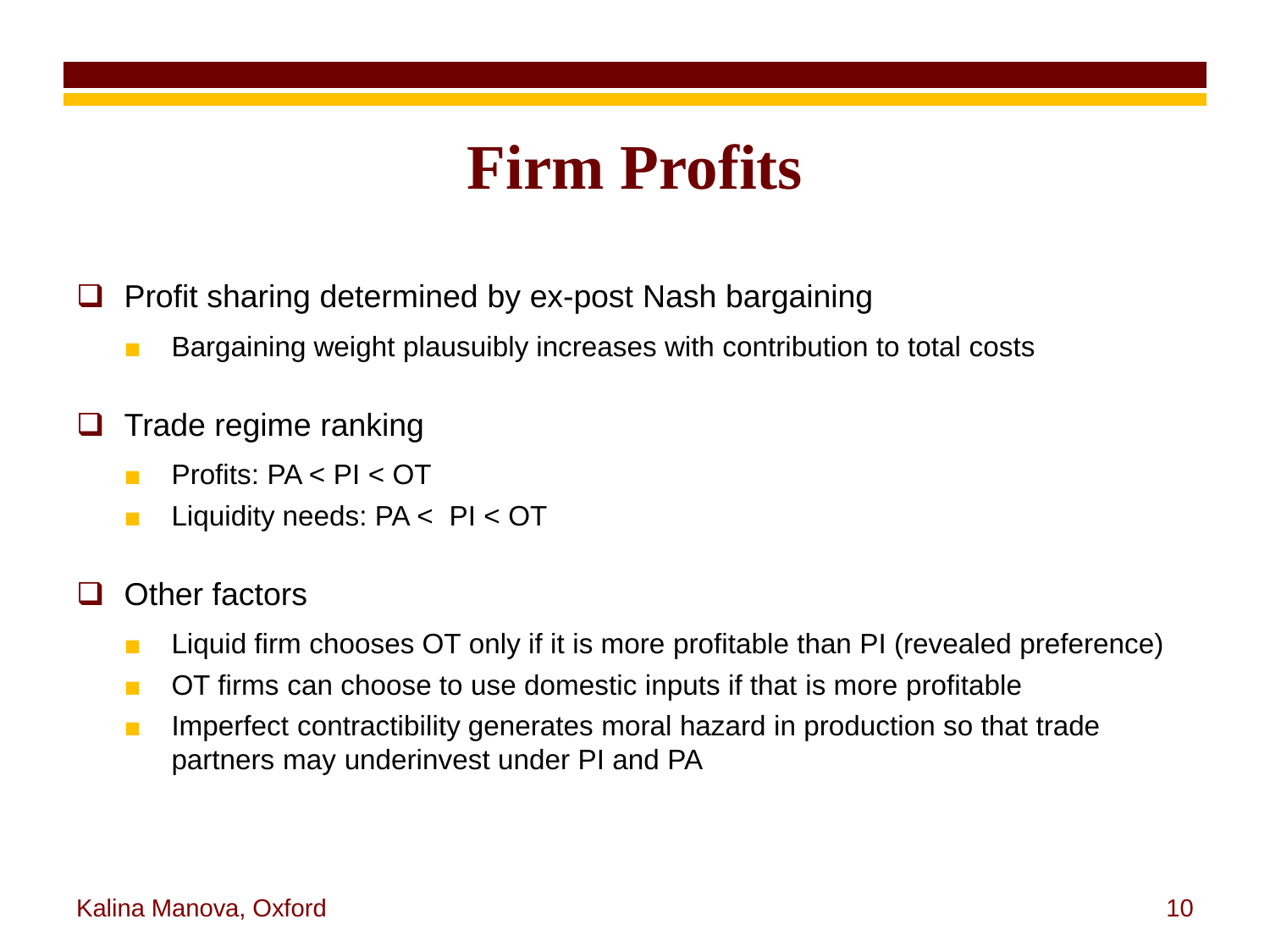# **Trade Regime Choice**

#### **Stark prediction**

- Most financially constrained exporters choose PA and earn low profits.
- Less financially constrained exporters choose PI and earn higher profits.
- Least financially constrained exporters choose OT and earn highest profits.
- $\Box$  Smoothing this prediction: firms pursue mixed export strategies if they manufacture multiple products with different cost and revenue structures
- **Hypothesis 1** Across sectors within a firm, the share of processing exports in total exports and the share of pure assembly in processing exports increase with sectors' financial dependence.
- **Hypothesis 2** Across firms, financially healthier firms have lower shares of processing exports in total exports and of pure assembly in processing exports.

**Hypothesis 3** Across firms, profits fall with both shares.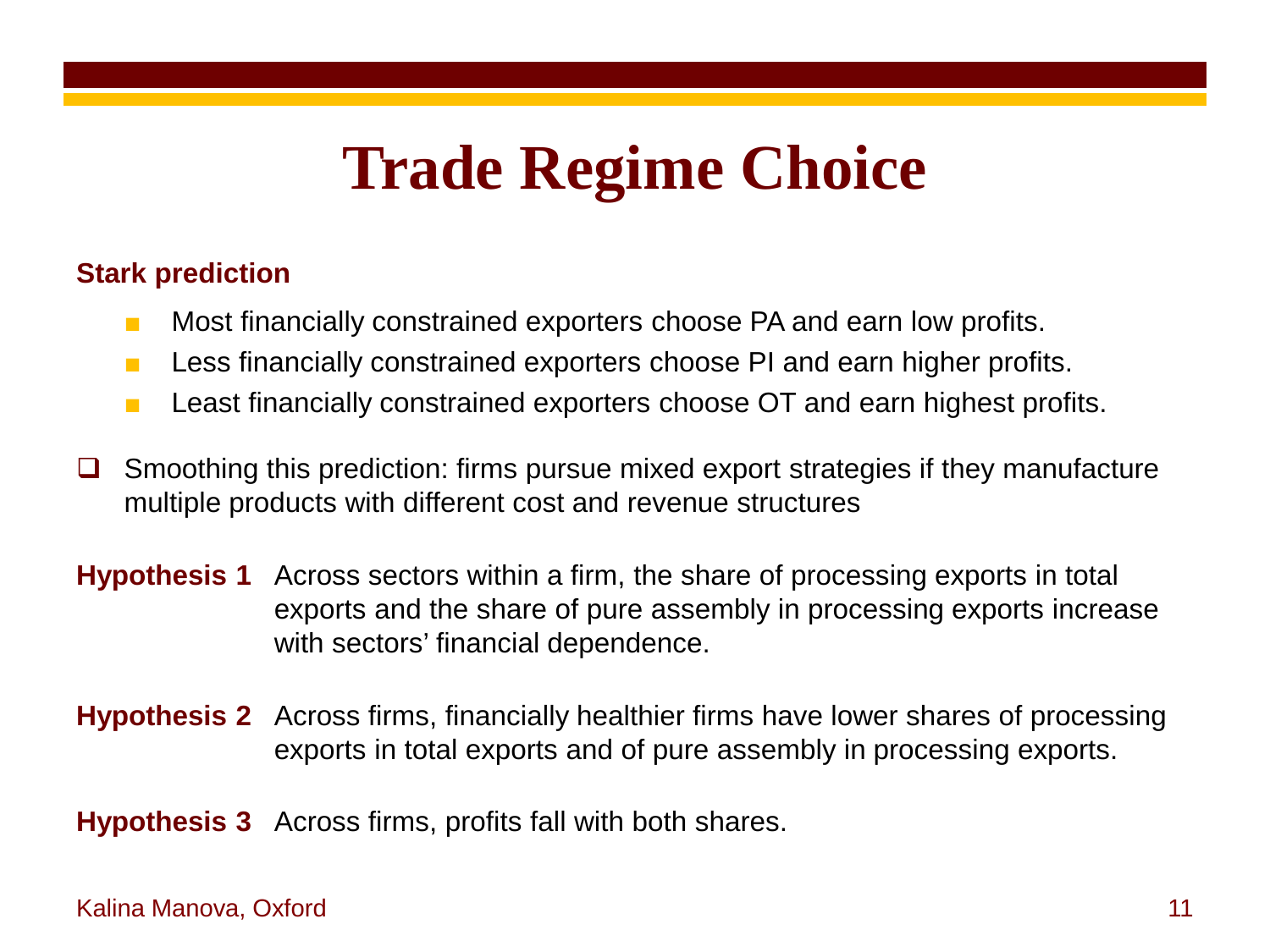#### **Data Overview**

Chinese Customs Records matched to Census of Manufacturers, 2005

- Merge based on firm names and contact information (Wang and Yu 2011)
- Balance sheet data for 44% of all exporters and trade data for 67% of census manufacturers with positive exports
- Large and representative matched sample: 50,606 firms
- Considerable variation in performance and trade activity across firms
	- Profits / Sales : avg 0.03, st dev 0.20
	- (PA+PI) / (PA+PI+OT) : avg 0.27, st dev 0.41
	- PA / (PA+PI) : avg 0.24, st dev 0.41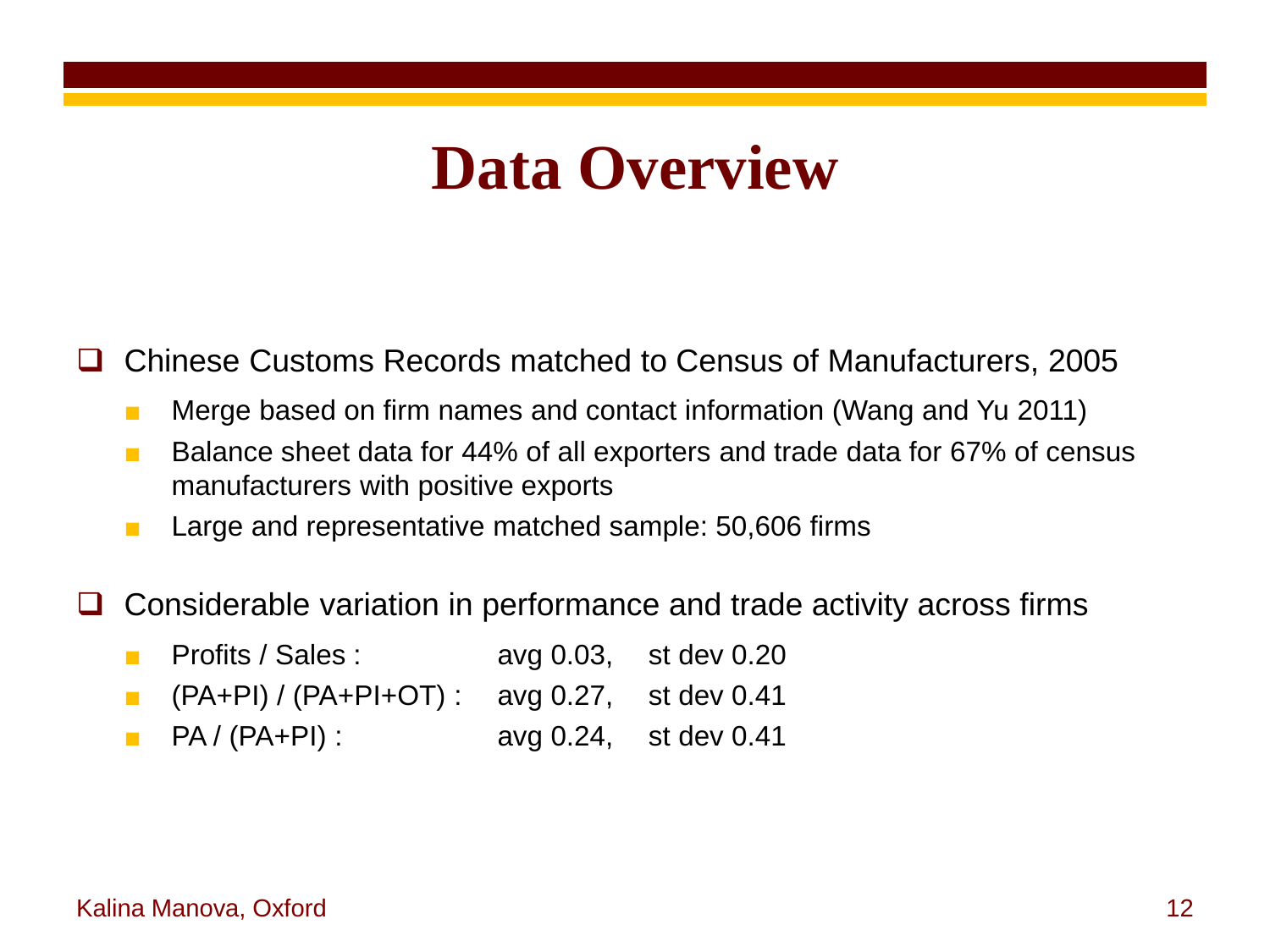### **Choice of Export Regimes**

 Share of firms reporting exports under ordinary trade (**OT**), processing with imports (**PI**) and/or pure assembly (**PA**)

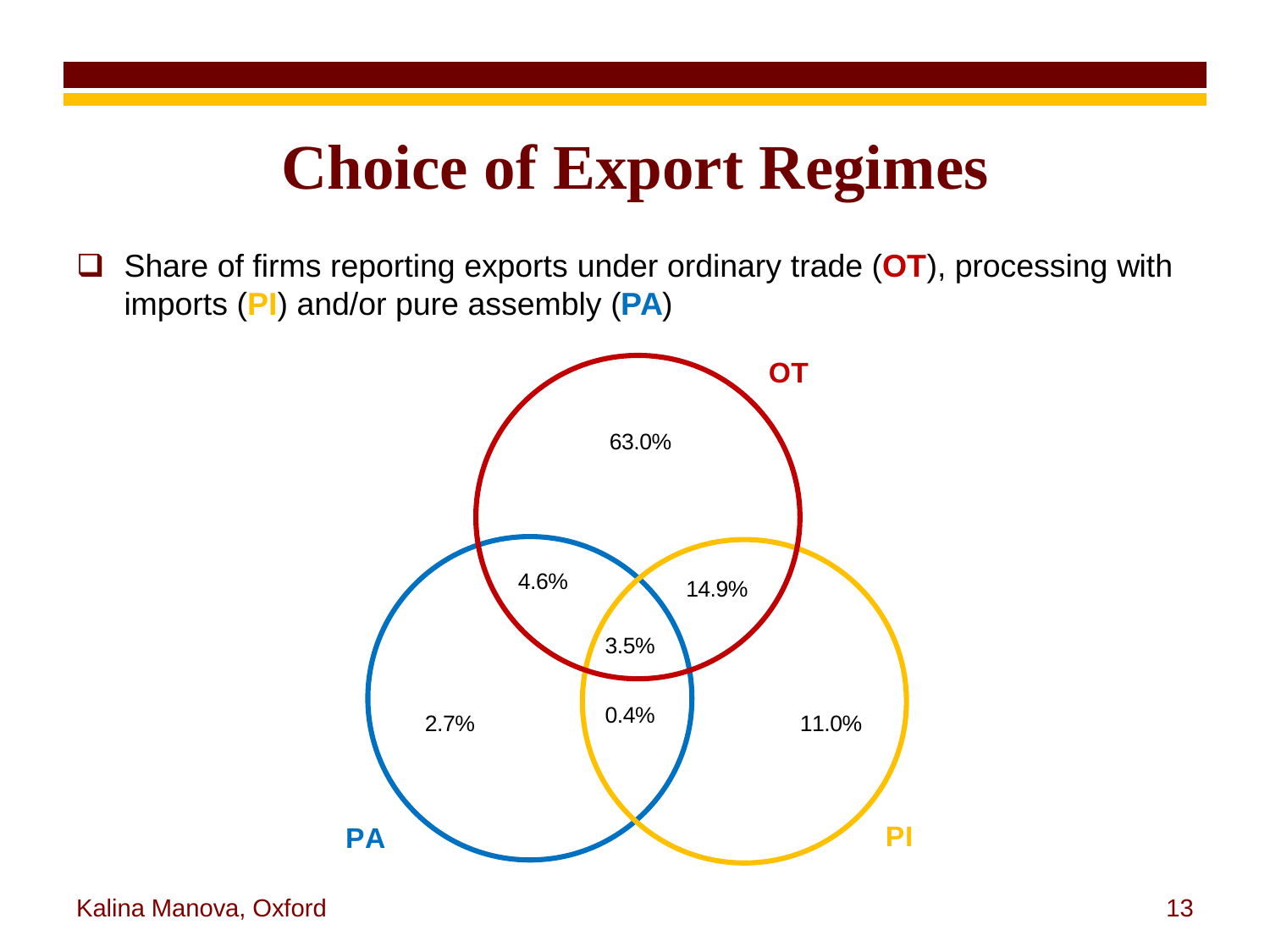### **Estimation Strategy I**

 Document the conditional correlation between firms' performance and export trade regime choices

Profitability  $f = \alpha + \beta \cdot \text{TradeShare}_f + \Gamma \cdot Z_f + \varphi_p + \varphi_i + \varphi_{ownn} + \varepsilon_f$ 

- **■** Profitability<sub>f</sub>: total profits, profits-to-sales ratio
- **The** TradeShare<sub>f</sub>: trade regime composition of firm exports
- $\blacksquare$  :  $Z_f$ : firm size (log employment)
- $\phi_n$ ,  $\phi_i$ : province and industry FE; 31 regions and 475 sectors control for differences in factor costs, factor intensities, trade costs, demand shocks, financial market development, institutional frictions…
- $\phi_{\text{own}}$ : ownership FE; SOE, JV, MNC control for differences in average productivity, managerial talent, worker skill, tax treatment, total external finance…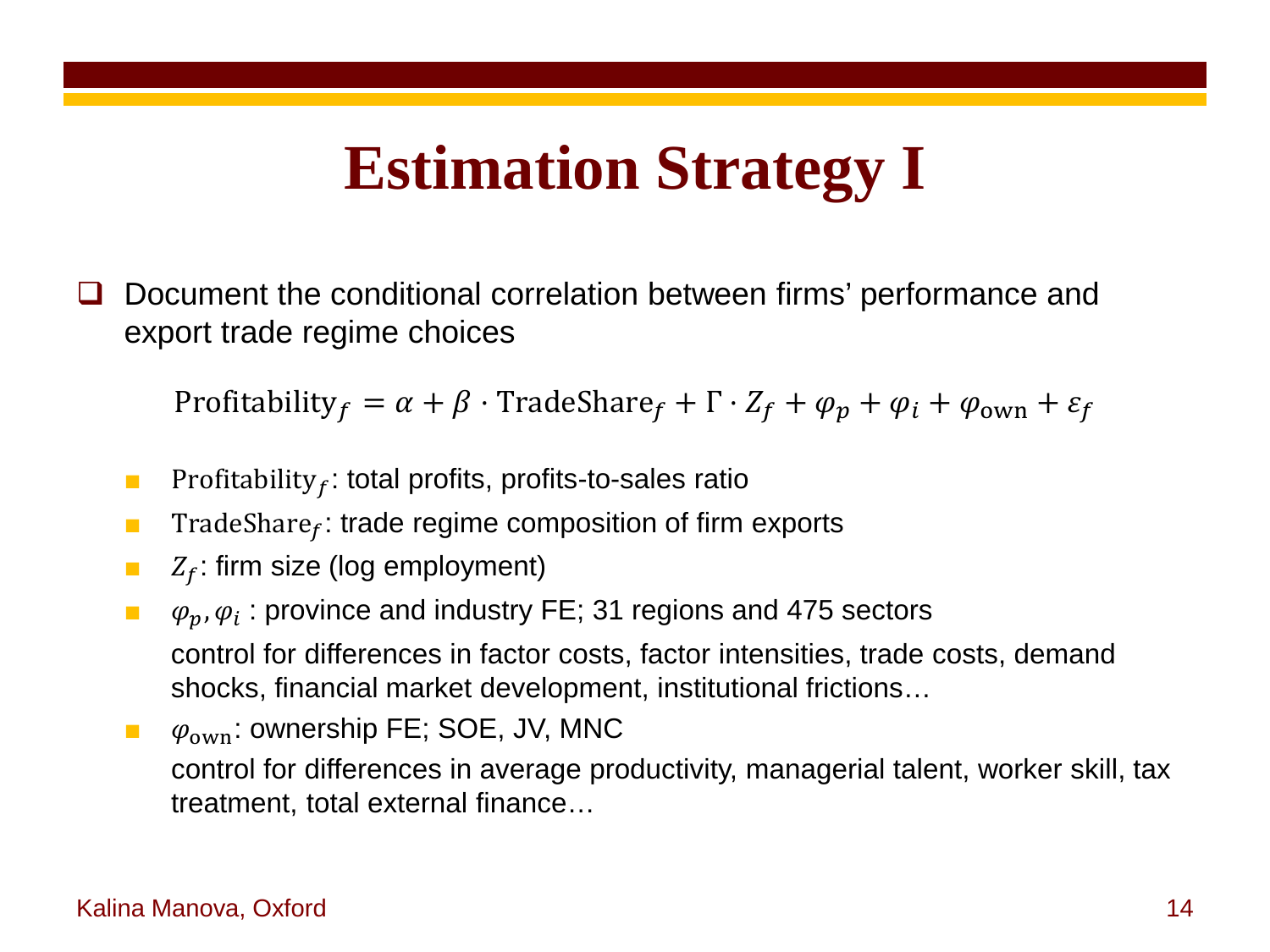# **Trade Regimes and Firm Profitability**

- $\Box$  Profitability and value added increase as firms re-orient foreign sales from pure assembly to processing with imports to ordinary trade
	- Reallocating 10% exports from PT to OT (from PA to PI) is accompanied by 1.5% (2.8%) rise in profits

|                         | $(PA+PI)/(PA+PI+OT)$    |                          | $PA/(PA+PI)$            |                          |
|-------------------------|-------------------------|--------------------------|-------------------------|--------------------------|
| Outcome variable:       | All<br><b>Exporters</b> | Pure<br><b>Exporters</b> | All<br><b>Exporters</b> | Pure<br><b>Exporters</b> |
| (Log) Profits           | $-0.151***$             | $-0.221***$              | $-0.275***$             | $-0.289***$              |
| Profits/sales           | $-0.016***$             | $-0.023***$              | $-0.013***$             | $-0.019***$              |
| (Log) Total sales       | $-0.063***$             | $-0.199***$              | $-0.451***$             | $-0.584***$              |
| (Log) Value added       | $-0.108***$             | $-0.149***$              | $-0.229***$             | $-0.227***$              |
| Size; Own, Prov, Ind FE | Y                       | Y                        |                         | Y                        |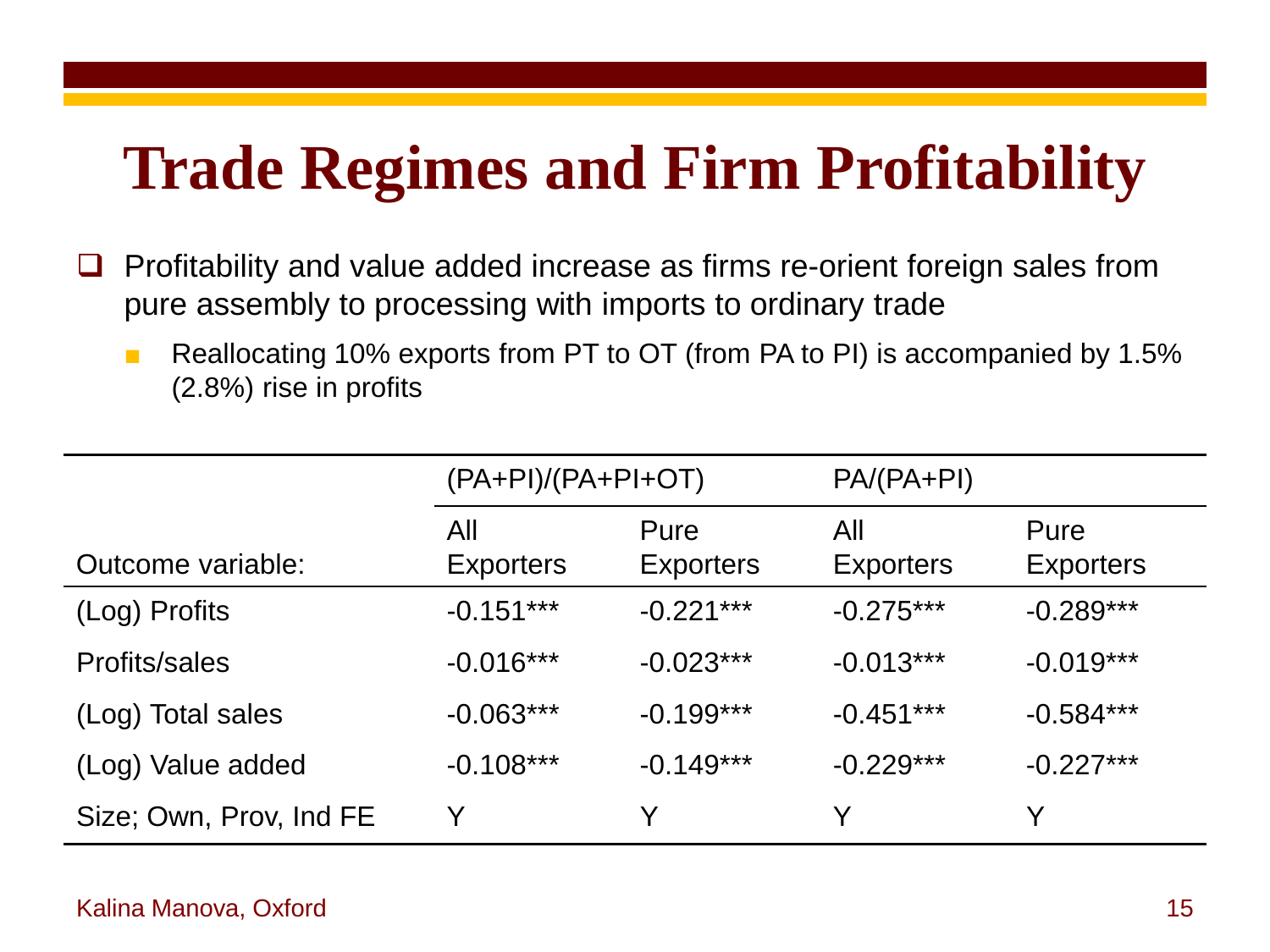### **Estimation Strategy II**

Examine the determinants of trade regime choices: firms' financial health

TradeShare  $f = \alpha + \beta \cdot$  FinHealth  $f + \Gamma \cdot Z_f + \varphi_p + \varphi_i + \varphi_{\text{own}} + \varepsilon_f$ 

- **The TradeShare** : trade regime composition of firm exports
- **E** FinHealth<sub>f</sub>: firm's liquidity or leverage ratio lagged by 1 year
- $\phi_p$ ,  $\varphi_i$ : province and industry FE
- $\phi_{\text{own}}$ : ownership FE
- $\blacksquare$   $\beta$  identified from the variation across firms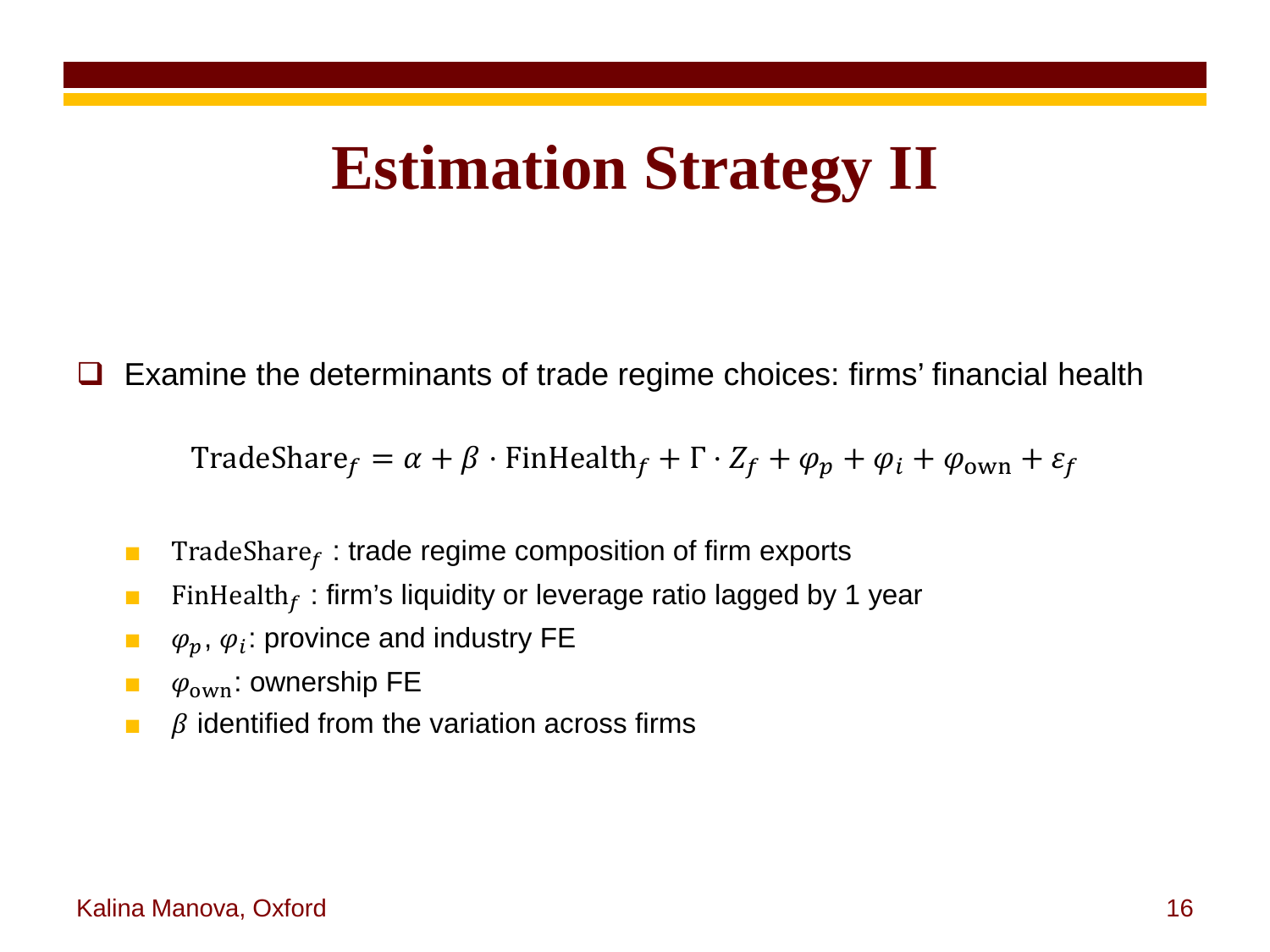#### **Firms' Financial Health**

#### **Liquidity**

- $\blacksquare$  (current assets current liabilities) / total assets
- Avg 0.09, st dev 0.32
- Captures firms' availability of liquid capital

#### Leverage

- short-term debt / current assets
- Avg 0.99, st dev 1.28
- More financial obligations in the short run imply less freedom in managing cash flows and greater difficulty in raising additional capital
- Expect firms with high liquidity and low leverage to be less constrained
- Lag by 1 year to alleviate concern with reverse causality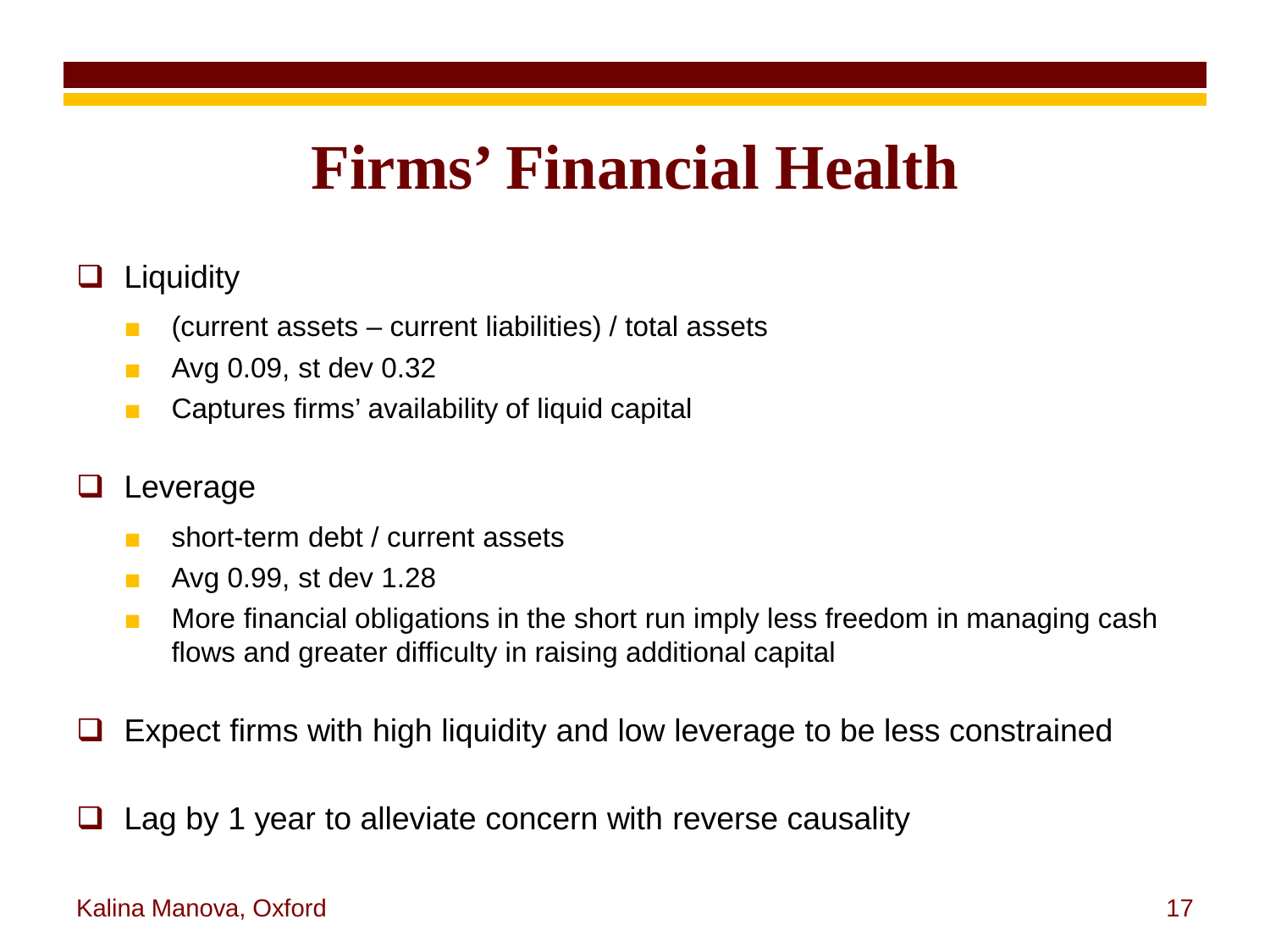#### **Trade Regimes and Firm Financial Health**

- $\Box$  Firms with low liquidity and high leverage conduct relatively more processing trade and pure assembly in particular
	- One st dev improvement in liquidity (leverage) would generate 1-1.5% decline in (PA+PI)/(PA+PI+OT) and up to 1% drop in PA/(PA+PI)

| $PA + PI$      | <b>PA</b>   |
|----------------|-------------|
| $PA + PI + OT$ | $PA + PI$   |
|                |             |
| $-0.044***$    | $-0.020***$ |
| $(-8.72)$      | $(-2.73)$   |
| 0.42           | 0.23        |
| 46,573         | 20,555      |
|                |             |
| $0.005***$     | $0.007**$   |
| (3.50)         | (2.00)      |
| 0.42           | 0.23        |
| 46,557         | 20,545      |
| Y              | Y           |
|                |             |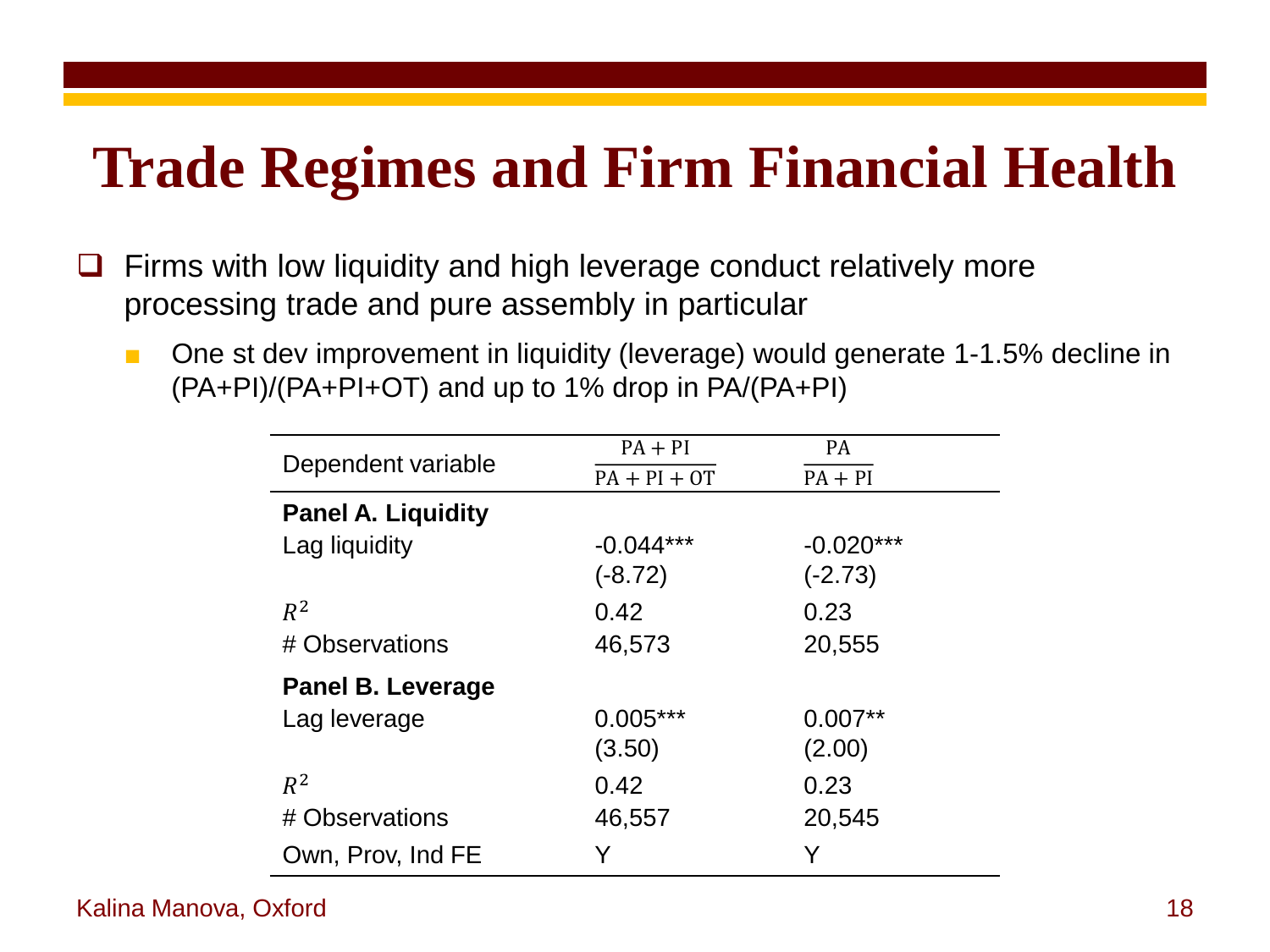#### **Trade Regimes and Firm Financial Health**

 $\Box$  Results robust to controlling for firm productivity and variables related to firms' production technology (age and factor intensity)

|                           | Productivity, size control |             | <b>Full control</b> |             |
|---------------------------|----------------------------|-------------|---------------------|-------------|
| Dependent variable        | $PA + PI$                  | PA          | $PA + PI$           | PA          |
|                           | $PA + PI + OT$             | $PA + PI$   | $PA + PI + OT$      | $PA + PI$   |
| <b>Panel A. Liquidity</b> |                            |             |                     |             |
| Lag liquidity             | $-0.012**$                 | $-0.015**$  | $-0.011*$           | $-0.017**$  |
|                           | $(-2.18)$                  | $(-2.03)$   | (-1.96)             | $(-2.21)$   |
| Lag productivity          | $-0.017***$                | $-0.018***$ | $-0.024***$         | $-0.015***$ |
|                           | $(-9.42)$                  | $(-6.71)$   | (-11.57)            | $(-5.12)$   |
| Lag log employment        | $0.068***$                 | $-0.011***$ | $0.069***$          | $-0.014***$ |
|                           | (41.35)                    | $(-4.47)$   | (38.03)             | $(-5.21)$   |
| $R^2$                     | 0.44                       | 0.23        | 0.45                | 0.23        |
| # Observations            | 43,125                     | 19,145      | 43,103              | 19,134      |
| Own, Prov, Ind FE         | Y                          | Y           | Y                   | Y           |
| Age; K, H, M intensity    |                            |             | V                   | Y           |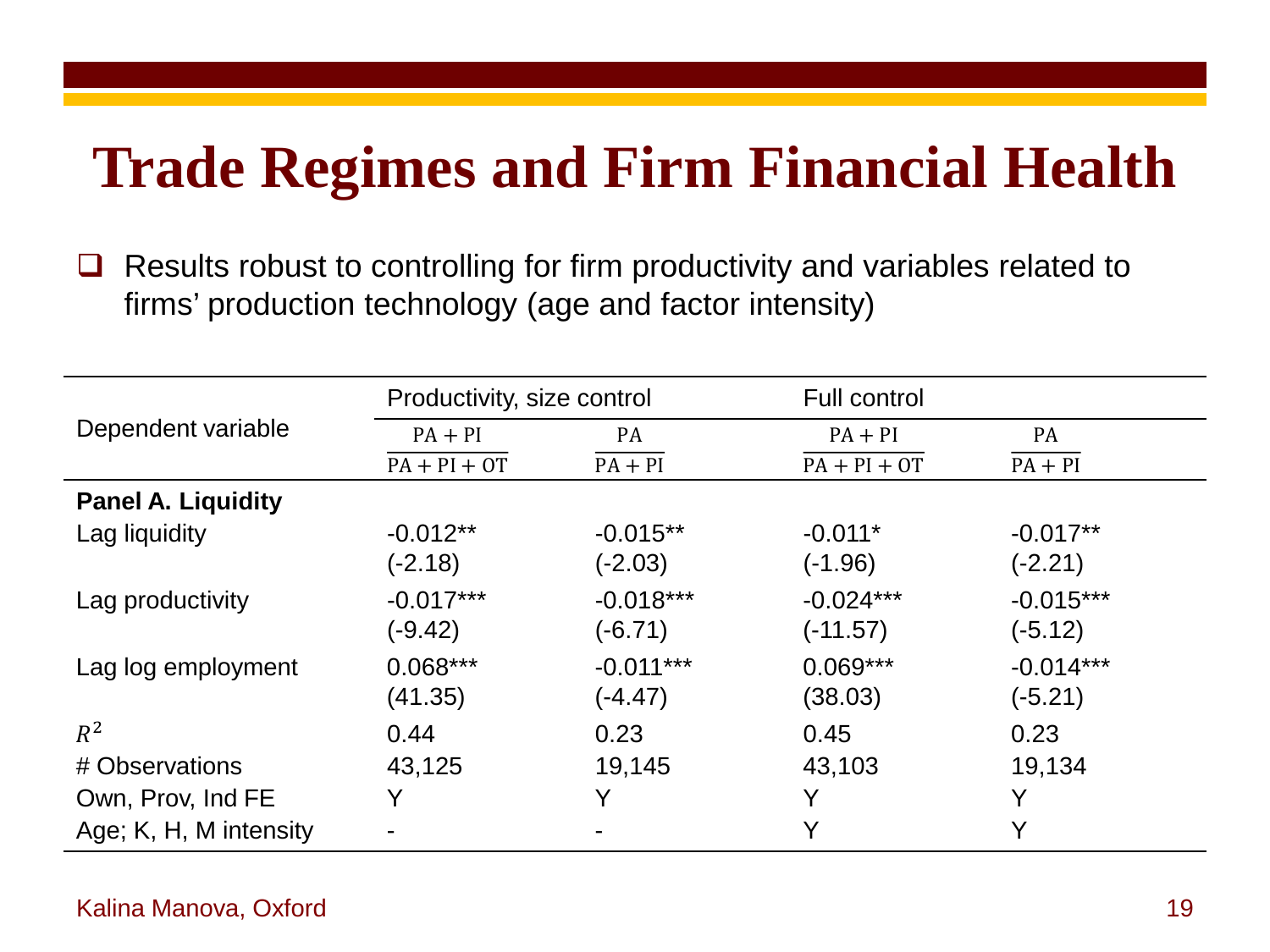#### **Trade Regimes and Firm Financial Health**

 $\Box$  Results robust to controlling for firm productivity and variables related to firms' production technology (age and factor intensity)

|                          | Productivity, size control |             | <b>Full control</b> |             |
|--------------------------|----------------------------|-------------|---------------------|-------------|
| Dependent variable       | $PA + PI$                  | PA          | $PA + PI$           | PA          |
|                          | $PA + PI + OT$             | $PA + PI$   | $PA + PI + OT$      | $PA + PI$   |
| <b>Panel B. Leverage</b> |                            |             |                     |             |
| Lag leverage             | $0.002**$                  | $0.007*$    | $0.002**$           | $0.007*$    |
|                          | (2.40)                     | (1.89)      | (2.39)              | (1.93)      |
| Lag productivity         | $-0.018***$                | $-0.018***$ | $-0.024***$         | $-0.015***$ |
|                          | $(-9.93)$                  | $(-6.63)$   | (-12.03)            | $(-5.11)$   |
| Lag log employment       | $0.068***$                 | $-0.011***$ | $0.069***$          | $-0.014***$ |
|                          | (42.17)                    | $(-4.45)$   | (38.85)             | $(-5.21)$   |
| $R^2$                    | 0.44                       | 0.23        | 0.44                | 0.23        |
| # Observations           | 43,113                     | 19,137      | 43,092              | 19,127      |
| Own, Prov, Ind FE        | Y                          | Y           | Y                   | Y           |
| Age; K, H, M intensity   |                            |             | Y                   | Y           |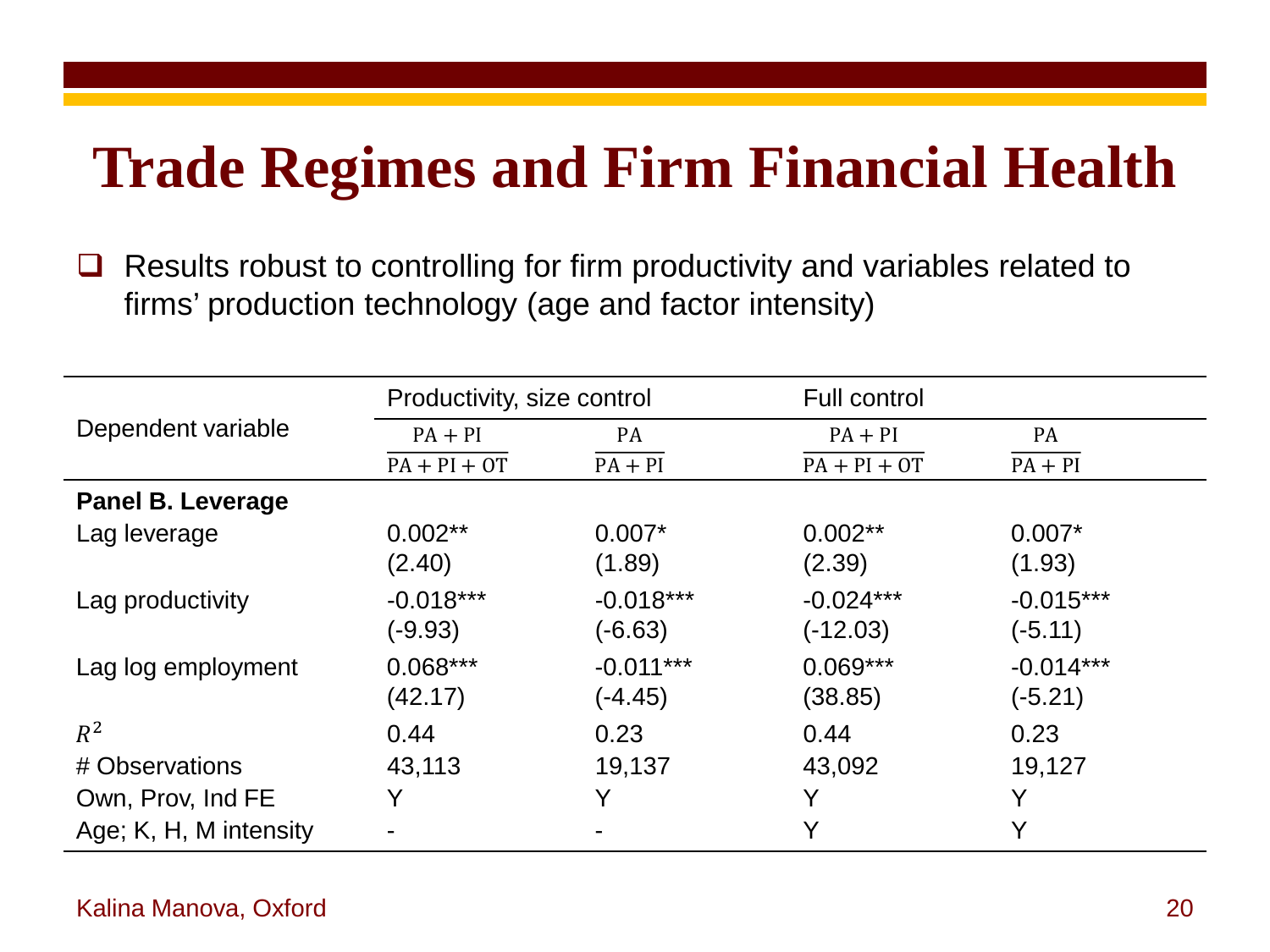#### **Bilateral Trade Shares**

 $\Box$  Set of export destinations vary across firms, and different trade regimes might be best suited to serving different markets for reasons other than financial frictions

TradeShare  $f_d = \alpha + \beta \cdot$  FinHealth  $f + \Gamma \cdot Z_f + \varphi_p + \varphi_i + \varphi_d + \varphi_{ownn} + \varepsilon_{fd}$ 

- **■** TradeShare  $f_d$  : exporter f's trade shares by destination d
- $\phi_d$ : destination country FE control for differences in trade costs, demand conditions, and the broader economic environment
- Alternatively, replace trade share with binary indicator for value > 0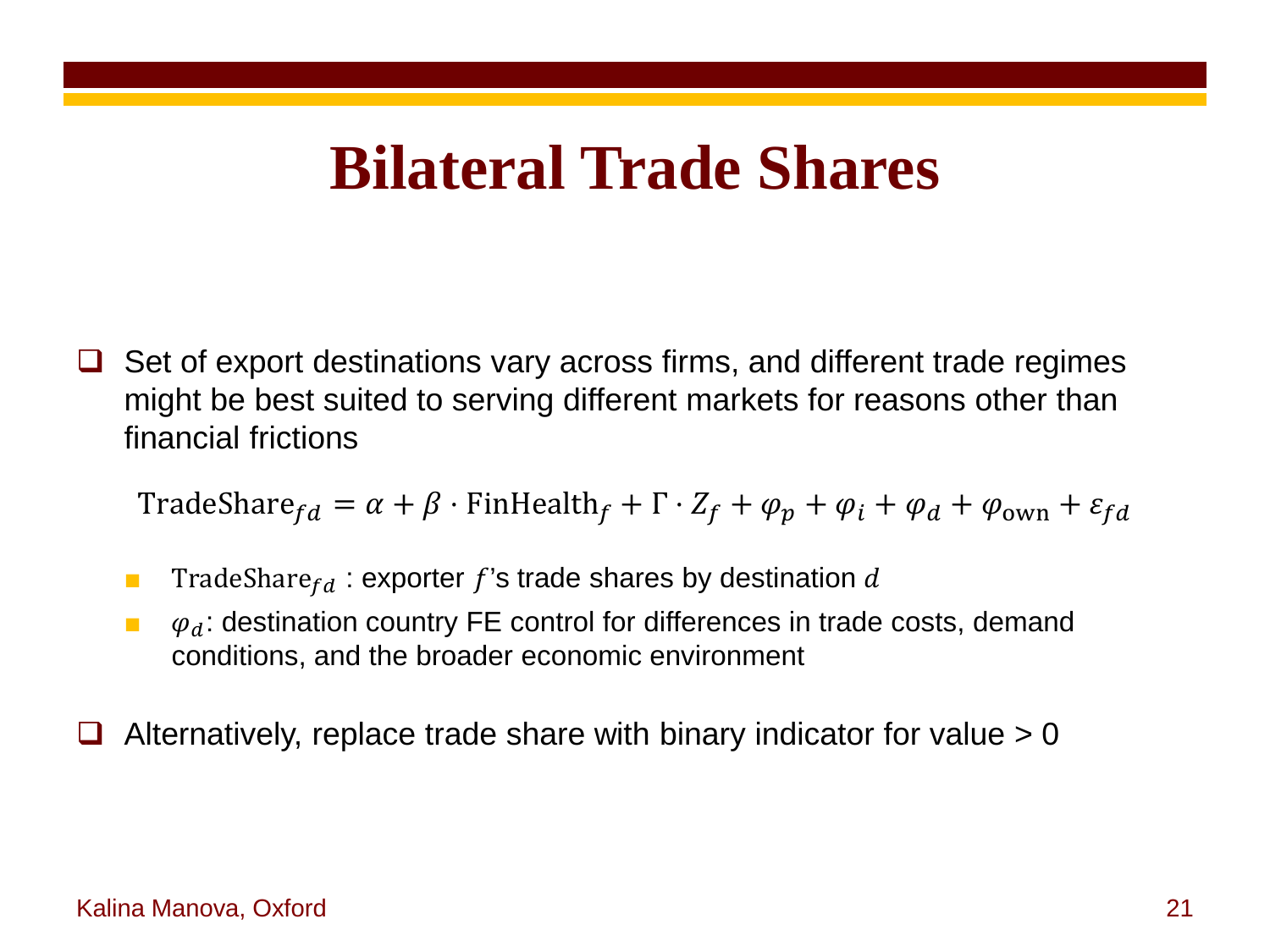### **Bilateral Trade Shares**

□ Qualitatively similar estimates of greater magnitudes than firm-level analysis

|                           | <b>Bilateral trade share</b> |                          | Binary bilateral trade share |                          |
|---------------------------|------------------------------|--------------------------|------------------------------|--------------------------|
| Dependent variable        | $PA + PI$                    | PA                       | $PA + PI$                    | PA                       |
|                           | $PA + PI + OT$               | $PA + PI$                | $PA + PI + OT$               | $PA + PI$                |
| <b>Panel A. Liquidity</b> |                              |                          |                              |                          |
| Lag liquidity             | $-0.011*$<br>$(-1.68)$       | $-0.029**$<br>$(-2.21)$  | $-0.017**$<br>(-2.04)        | $-0.026*$<br>$(-1.96)$   |
| Lag productivity          | $-0.023***$<br>$(-7.45)$     | $-0.023***$<br>$(-6.02)$ | $-0.018***$<br>(-5.82)       | $-0.023***$<br>$(-5.80)$ |
| Lag log employment        | $0.070***$<br>(27.37)        | $-0.002$<br>$(-0.59)$    | $0.080***$<br>(29.89)        | 0.0004<br>(0.12)         |
| $R^2$                     | 0.43                         | 0.22                     | 0.40                         | 0.24                     |
| # Observations            | 379,941                      | 126,489                  | 379,941                      | 126,489                  |
| Own, Prov, Ind FE         | Y                            | Y                        |                              | V                        |
| Age; K, H, M intensity    | Y                            | Y                        | $\checkmark$                 | Y                        |
| <b>Destination FE</b>     |                              |                          |                              | Y                        |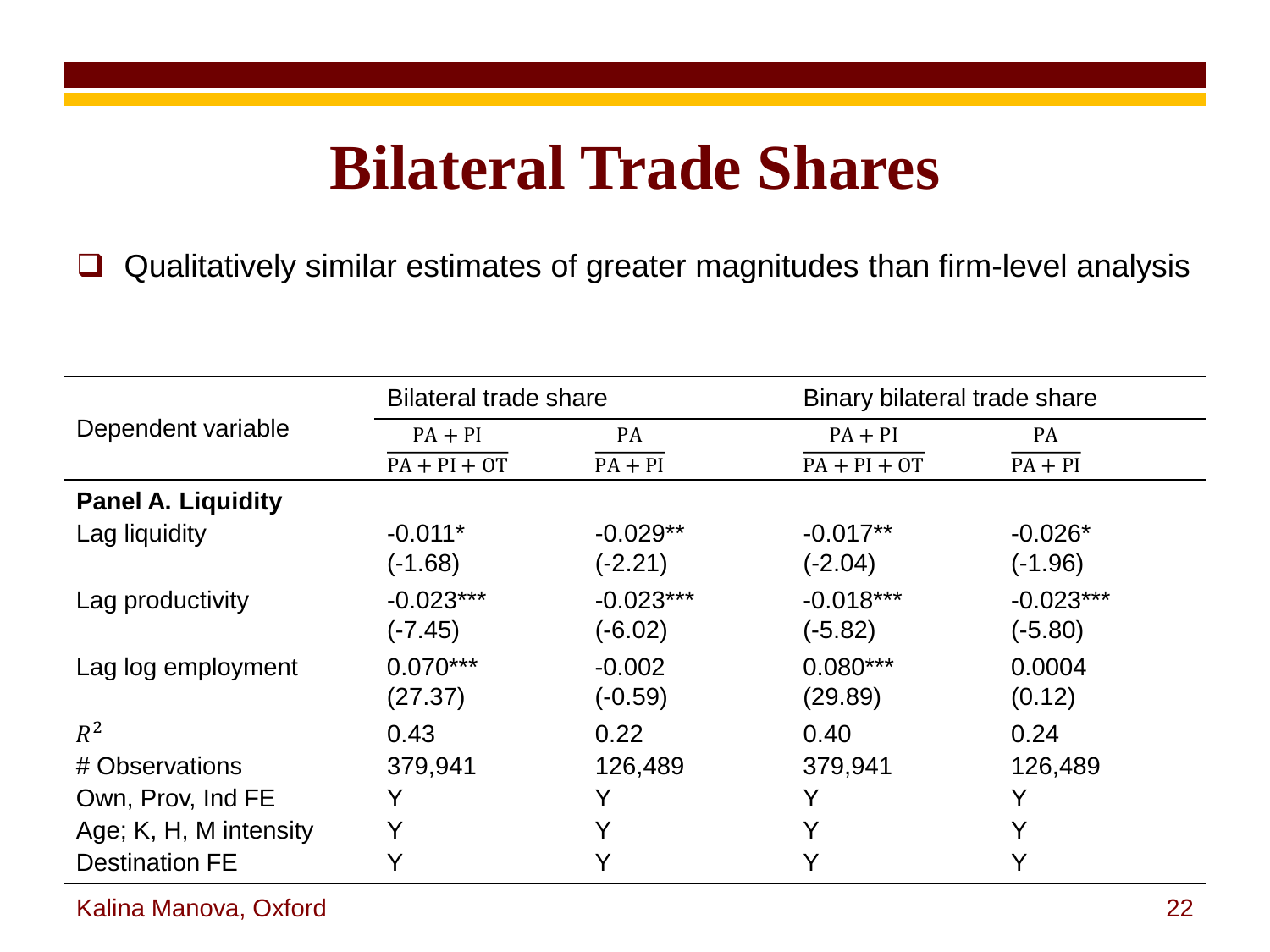### **Bilateral Trade Shares**

□ Qualitatively similar estimates of greater magnitudes than firm-level analysis

|                          | <b>Bilateral trade share</b> |                          | Binary bilateral trade share |                          |  |
|--------------------------|------------------------------|--------------------------|------------------------------|--------------------------|--|
| Dependent variable       | $PA + PI$                    | PA                       | $PA + PI$                    | PA                       |  |
|                          | $PA + PI + OT$               | $PA + PI$                | $PA + PI + OT$               | $PA + PI$                |  |
| <b>Panel B. Leverage</b> |                              |                          |                              |                          |  |
| Lag liquidity            | $0.004**$<br>(2.57)          | $0.013***$<br>(4.02)     | $0.004***$<br>(3.25)         | $0.012***$<br>(3.91)     |  |
| Lag productivity         | $-0.023***$<br>$(-7.70)$     | $-0.022***$<br>$(-5.98)$ | $-0.019***$<br>(-6.16)       | $-0.022***$<br>$(-5.74)$ |  |
| Lag log employment       | $0.070***$<br>(27.97)        | $-0.002$<br>$(-0.72)$    | $0.081***$<br>(30.62)        | $-0.00003$<br>$(-0.01)$  |  |
| $R^2$                    | 0.43                         | 0.22                     | 0.40                         | 0.24                     |  |
| # Observations           | 379,893                      | 126,466                  | 379,893                      | 126,466                  |  |
| Own, Prov, Ind FE        | Y                            | Y                        | $\checkmark$                 | V                        |  |
| Age; K, H, M intensity   | Y                            | Y                        | $\checkmark$                 | Y                        |  |
| <b>Destination FE</b>    |                              |                          |                              | V                        |  |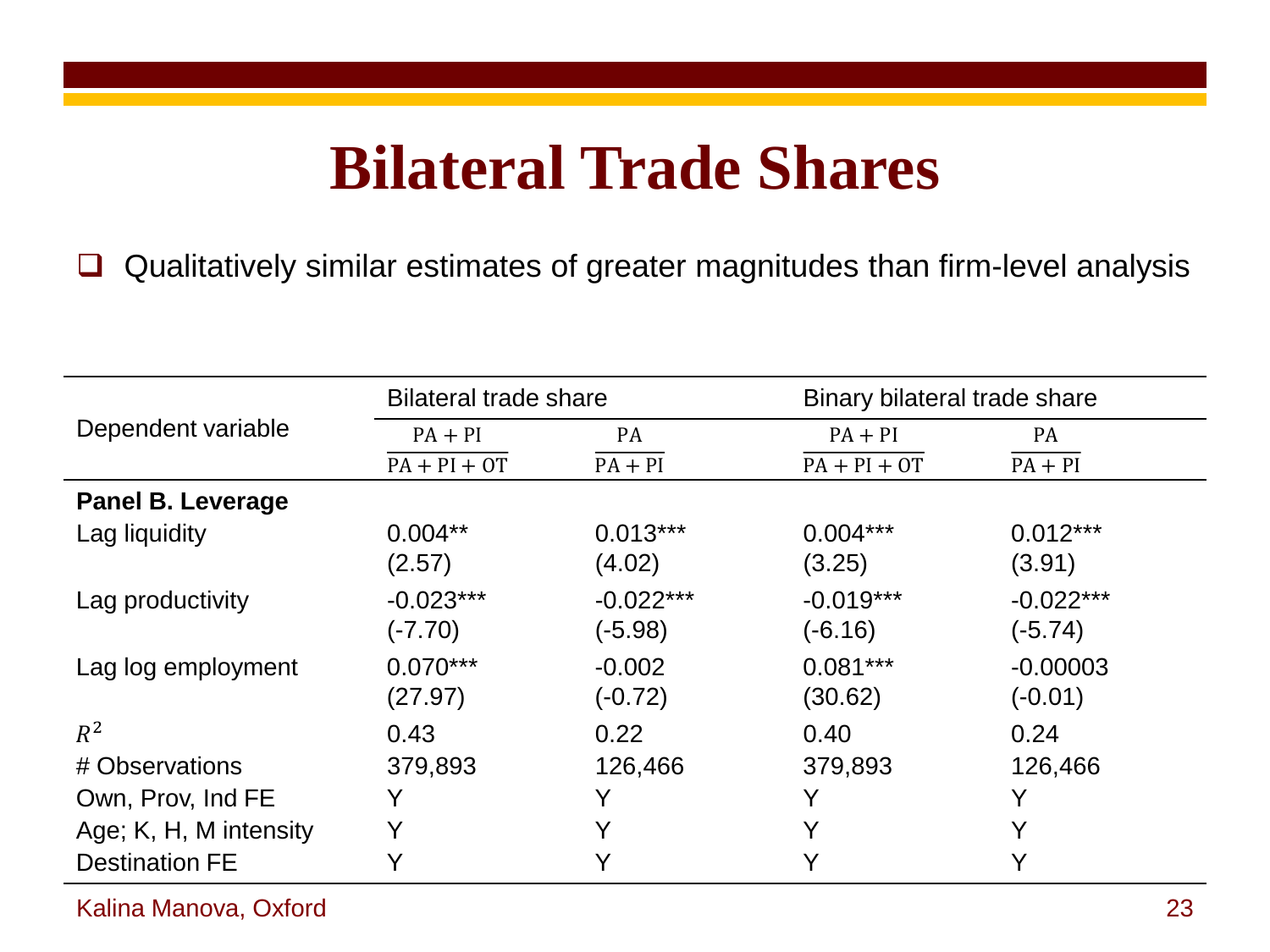### **Multiple Products and Sectors per Firm**

Account for the fact that many exporters are active in multiple industries

TradeShare  $f_i = \alpha + \beta \cdot$  FinHealth  $f_i + \Gamma \cdot Z_f + \varphi_p + \varphi_i + \varphi_{ownn} + \varepsilon_{fi}$ 

TradeShare  $f_{di} = \alpha + \beta \cdot$  FinHealth  $f + \Gamma \cdot Z_f + \varphi_p + \varphi_d + \varphi_i + \varphi_{ownn} + \varepsilon_{fdi}$ 

|                           |                   | Binary trade share (ISIC) |                   | Binary bilateral trade share (ISIC) | Binary bilateral trade share (HS) |                 |
|---------------------------|-------------------|---------------------------|-------------------|-------------------------------------|-----------------------------------|-----------------|
| Dependent variable        | $PA + PI$         | PA                        | $PA + PI$         | <b>PA</b>                           | $PA + PI$                         | PA              |
|                           | $PA + PI + OT$    | $PA + PI$                 | $PA + PI + OT$    | $PA + PI$                           | $PA + PI + OT$                    | $PA + PI$       |
| <b>Panel A. Liquidity</b> |                   |                           |                   |                                     |                                   |                 |
| Lag liquidity             | $-0.008*$         | $-0.021*$                 | $-0.017*$         | $-0.022*$                           | $-0.011*$                         | $-0.048***$     |
|                           | $(-1.68)$         | $(-2.37)$                 | $(-1.70)$         | $(-1.72)$                           | $(-1.67)$                         | $(-3.26)$       |
| $R^2$                     | 0.28              | 0.21                      | 0.32              | 0.17                                | 0.41                              | 0.38            |
| # Observations            | 92,370            | 28,487                    | 198,203           | 153,732                             | 887,777                           | 274,508         |
| Panel B. Leverage         |                   |                           |                   |                                     |                                   |                 |
| Lag leverage              | $0.003**$         | $0.012***$                | $0.003***$        | $0.016***$                          | $0.004**$                         | $0.016***$      |
|                           | (2.33)            | (4.82)                    | (2.63)            | (6.74)                              | (2.13)                            | (6.36)          |
| R <sub>2</sub>            | 0.28              | 0.21                      | 0.32              | 0.17                                | 0.41                              | 0.39            |
| # Observations            | 92,647            | 28,474                    | 498,138           | 453,704                             | 887,675                           | 274,465         |
| Frim controls             | Y                 | Y                         | Y                 | Y                                   | Y                                 | Y               |
| Own, Prov FE              | Y                 | Y                         | Υ                 | $\checkmark$                        | $\checkmark$                      | Y               |
| <b>Destination FE</b>     |                   |                           | v                 | $\checkmark$                        | $\checkmark$                      | Υ               |
| <b>Industry FE</b>        | ISIC <sub>3</sub> | ISIC <sub>3</sub>         | ISIC <sub>3</sub> | ISIC <sub>3</sub>                   | H <sub>S</sub> 8                  | HS <sub>8</sub> |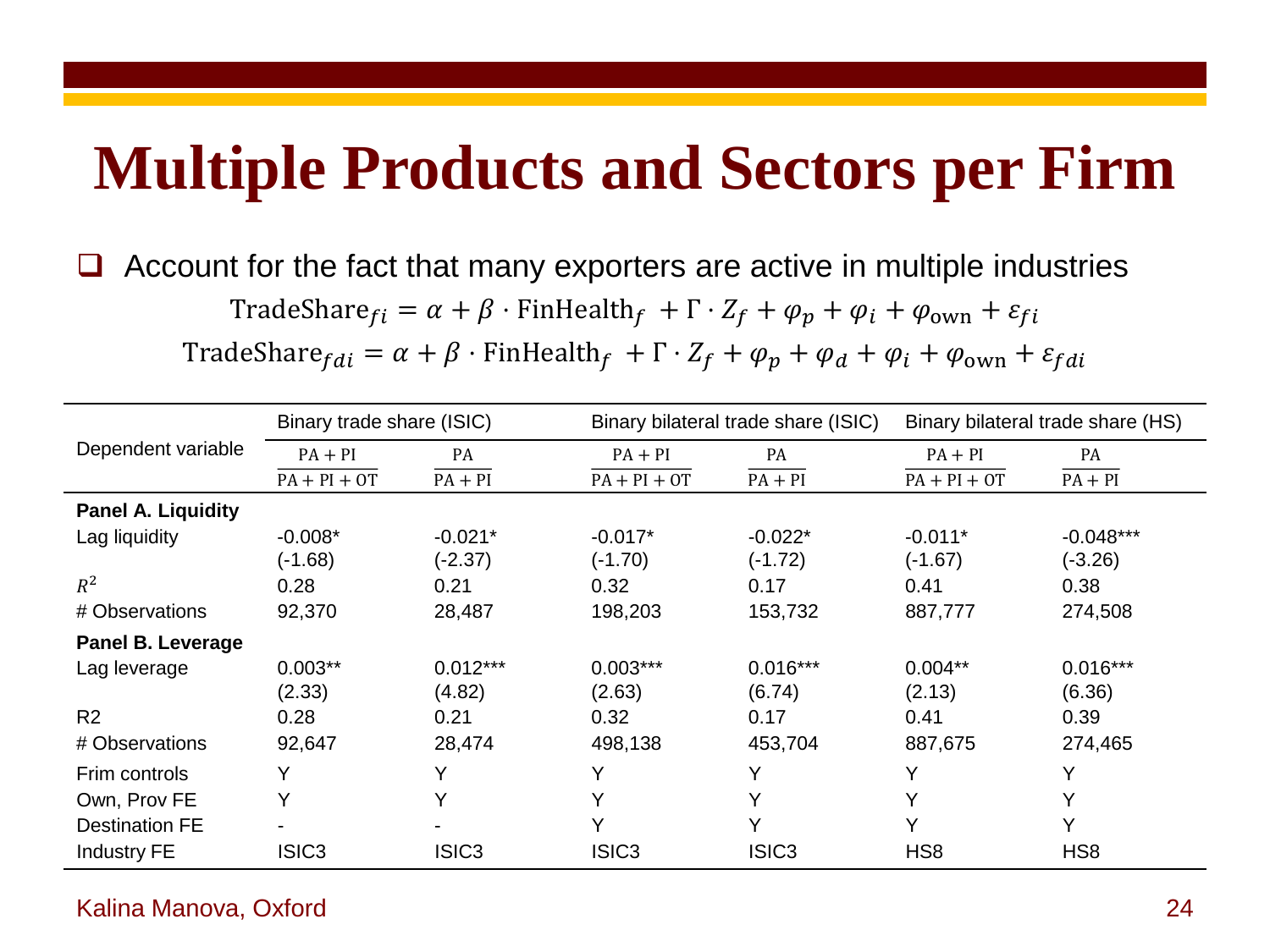### **Endogeneity and Reverse Causality I**

Firms may sort into trade regimes for non-finance related reasons

- Potential endogeneity if financial markets are frictionless, unlike in China
- Even if export levels might affect firms' access to finance, less obvious how the composition of exports would
- Concern 1: with frictionless capital markets, manufacturers would raise all the funds needed to pursue their optimal export strategy
	- Variation in liquidity needs across trade modes could explain the relationship between firms' trade regime choices and observed use of external finance
- Concern 1 unlikely: substantial variation in profitability across trade regimes
	- Were Chinese exporters financially unconstrained, they would have pursued ordinary trade ceteris paribus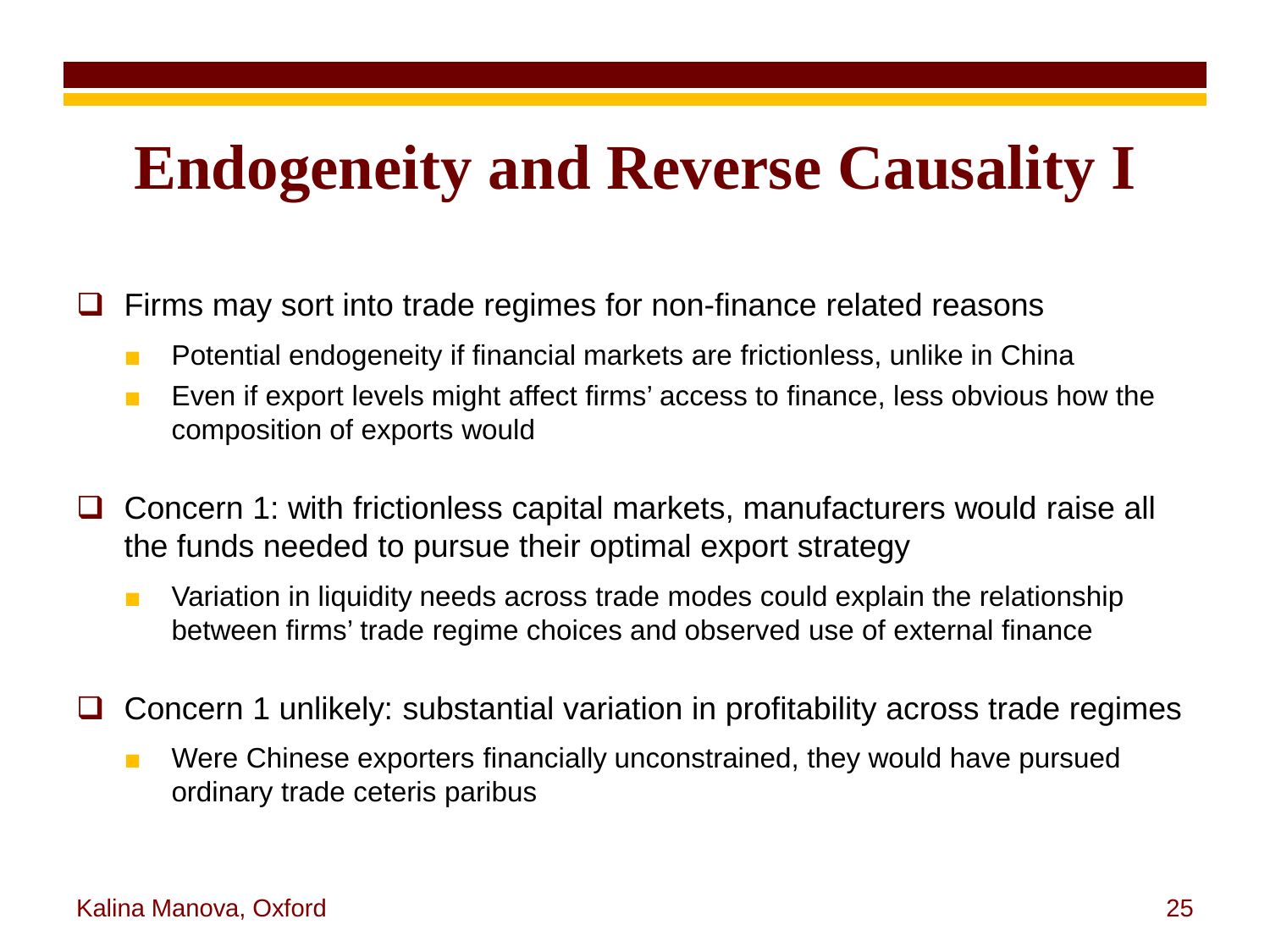## **Endogeneity and Reverse Causality II**

- Concern 2: with frictionless capital markets, financiers might be more willing to fund more profitable ventures
	- Trade regimes may differ in profitability for exogenous and non-finance reasons, unlike in our model
	- Exporters active in trade regimes that happen to have lower returns would record lower liquidity and higher leverage
- □ Concern 2 unlikely: requires very special alignment of exogenous forces
	- We nevertheless also explore multiple other sources of variation in the data to identify the causal effect of financial frictions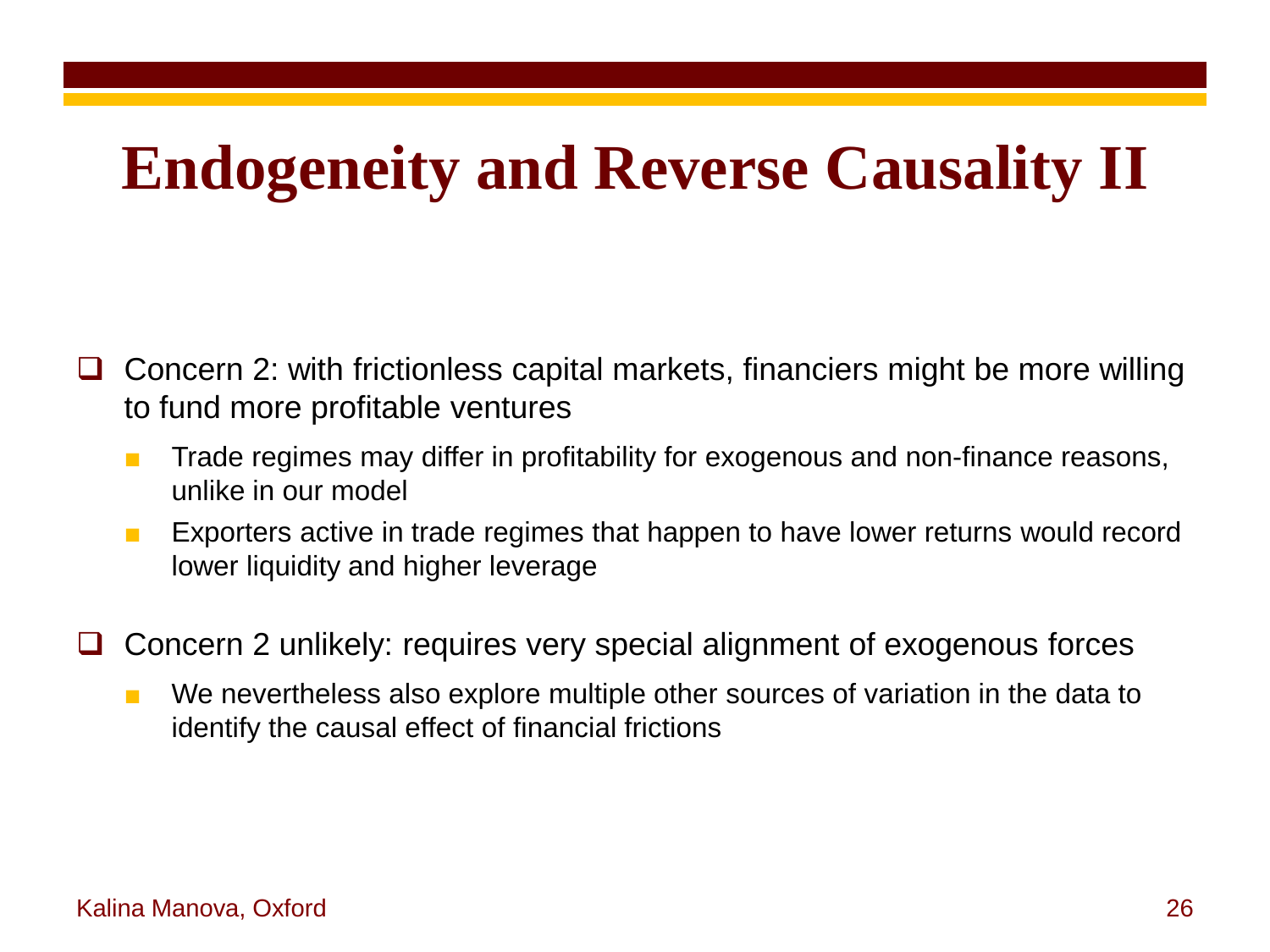### **Estimation Strategy III**

Exploit the variation in financial health within firms over time

TradeShare  $f_{\text{d}t} = \alpha + \beta \cdot \text{FinHealth}_{f,t-1} + \Gamma \cdot Z_{f,t-1} + \varphi_f + \varphi_d + \varphi_t + \varepsilon_{fdt}$ TradeShare  $f_{\text{dit}} = \alpha + \beta \cdot \text{FinHealth}_{f,t-1} + \Gamma \cdot Z_{f,t-1} + \varphi_f + \varphi_d + \varphi_t + \varphi_t + \varepsilon_{\text{fdit}}$ 

- $\phi_d$ : destination country FE control for differences in trade costs, demand conditions, and the broader economic environment
- $\phi_f$ : firm FE control for time-invariant firm characteristics (entrepreneurial ability, bank relationships, export experience, ownership type, …)
- $\Box$  Also study how financial health prior to export entry affects trade regime choice upon export entry for new exporters in the panel
	- Endogeneity less likely with ex-ante uncertainty about export success, especially in response to exogenous export shock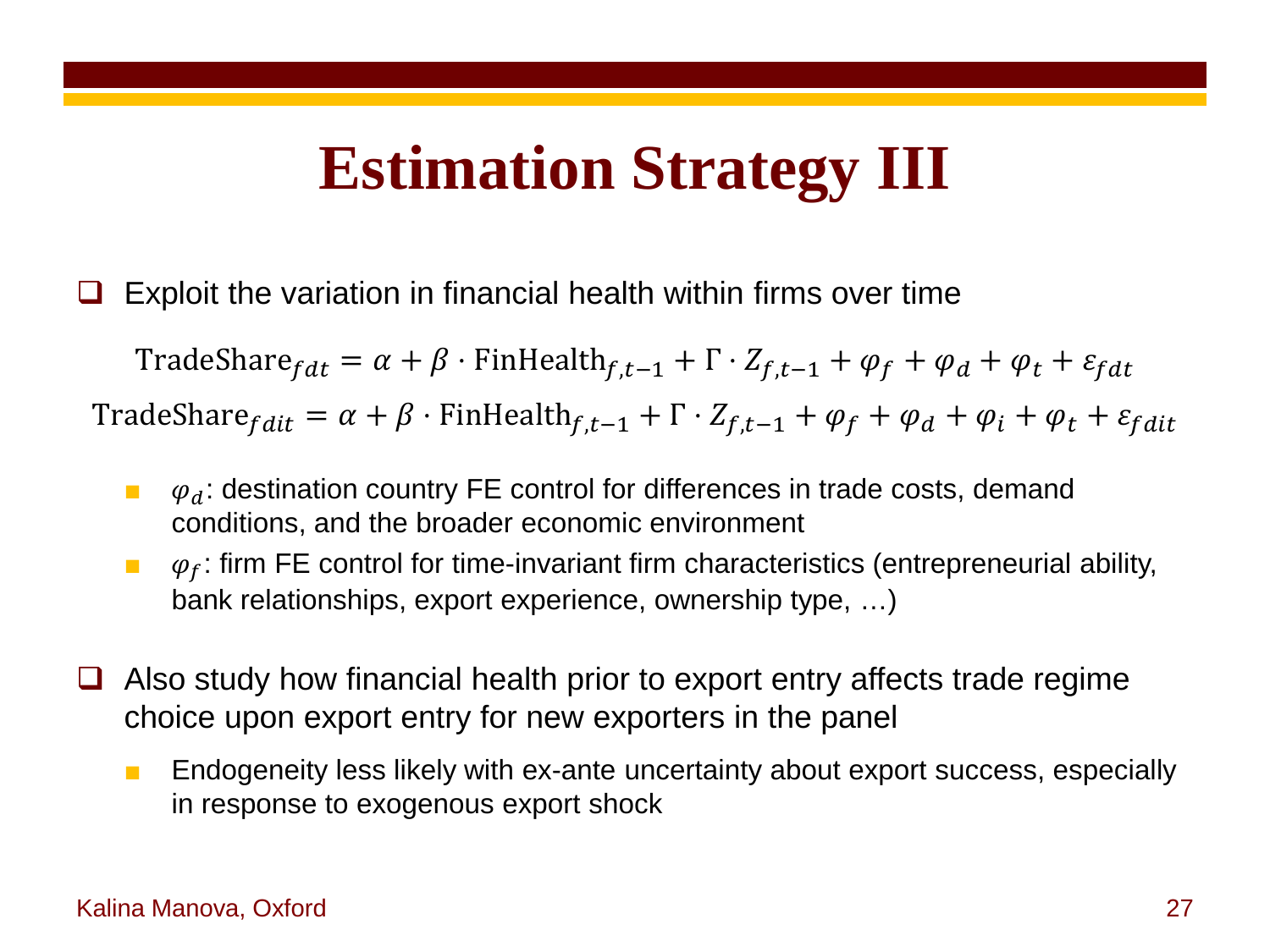# **Export Survivors in the Panel**

 $\Box$  Improvements in financial health within firms over time followed by activity shifting across trade regimes

| Dependent variable                      | <b>Binary bilateral trade</b><br>share |           | Binary bilateral trade<br>share by ISIC-3 |            |
|-----------------------------------------|----------------------------------------|-----------|-------------------------------------------|------------|
|                                         | $PA + PI$                              | PA        | $PA + PI$                                 | PA         |
|                                         | $PA + PI + OT$                         | $PA + PI$ | $PA + PI + OT$                            | $PA + PI$  |
| <b>Panel A. Liquidity</b>               |                                        |           |                                           |            |
| Lag liquidity                           | $-0.007**$                             | $-0.005*$ | $-0.008**$                                | $-0.008**$ |
|                                         | $(-2.50)$                              | $(-1.92)$ | $(-2.17)$                                 | $(-2.55)$  |
| $R^2$                                   | 0.82                                   | 0.89      | 0.70                                      | 0.85       |
| # Observations                          | 1,427,114                              | 507,415   | 1,868,108                                 | 619,636    |
| <b>Panel B. Leverage</b>                |                                        |           |                                           |            |
| Lag leverage                            | $0.0003*$                              | $0.0004*$ | $0.0006*$                                 | $0.0004*$  |
|                                         | (1.67)                                 | (2.20)    | (1.85)                                    | (1.91)     |
| $R^2$                                   | 0.82                                   | 0.89      | 0.70                                      | 0.85       |
| # Observations                          | 1,427,041                              | 507,382   | 1,867,978                                 | 619,598    |
| Productivity; size; age; K, H intensity | Y                                      | Υ         | Y                                         | Y          |
| Year, Destination FE                    | Y                                      | Υ         | Y                                         | Υ          |
| Firm FE                                 | Υ                                      | Y         | Y                                         | Y          |
| <b>Industry FE</b>                      |                                        |           | ISIC-3                                    | ISIC-3     |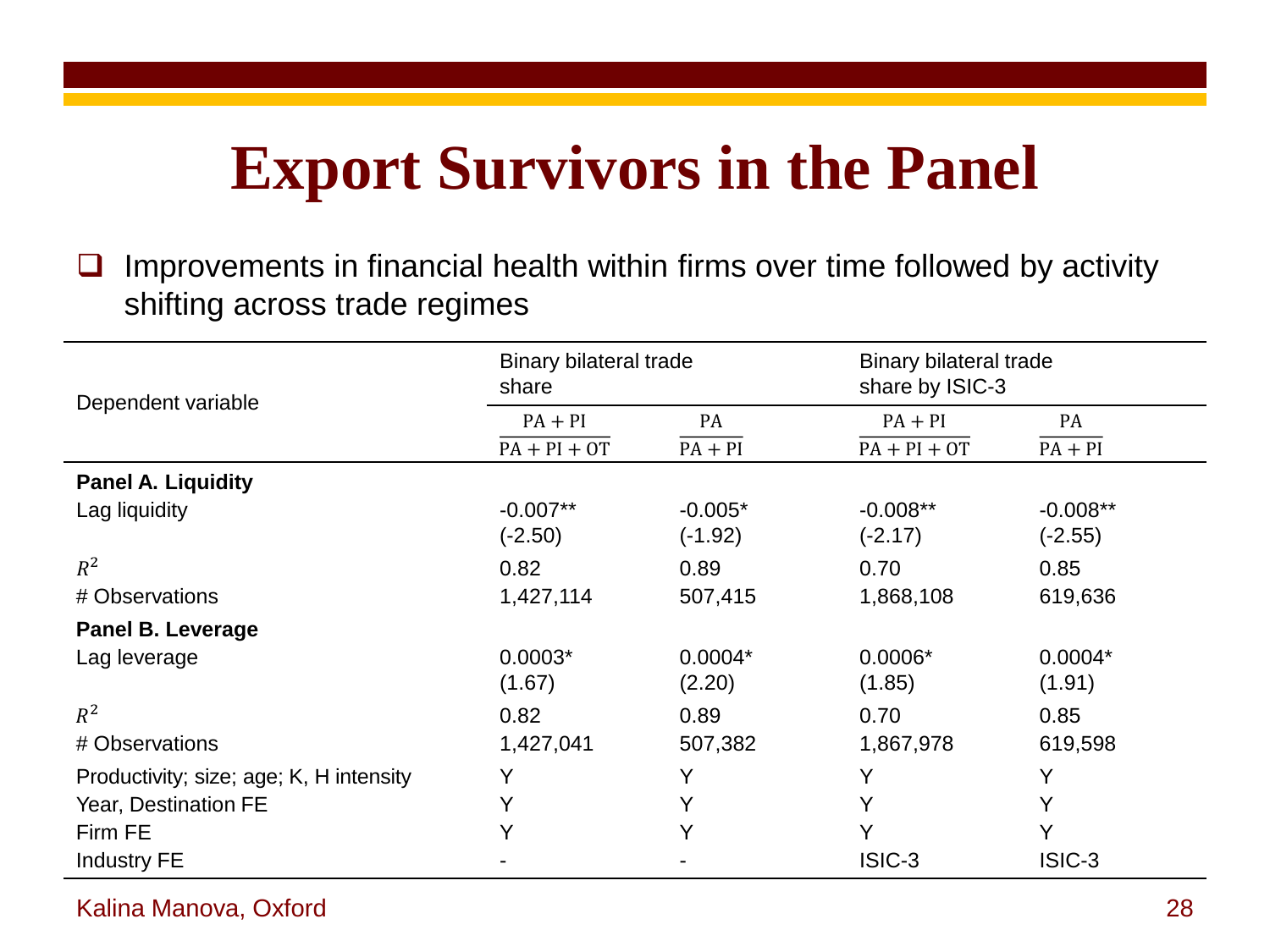## **Export Entry in the Panel**

 $\Box$  New exporters with low liquidity and high leverage enter with relatively more processing trade and pure assembly in particular

| Dependent variable                      | Binary bilateral trade<br>share |            | Binary bilateral trade<br>share by ISIC-3 |            |
|-----------------------------------------|---------------------------------|------------|-------------------------------------------|------------|
|                                         | $PA + PI$                       | PA         | $PA + PI$                                 | PA         |
|                                         | $PA + PI + OT$                  | $PA + PI$  | $PA + PI + OT$                            | $PA + PI$  |
| <b>Panel A. Liquidity</b>               |                                 |            |                                           |            |
| Lag liquidity                           | $-0.035***$                     | $-0.070**$ | $-0.042***$                               | $-0.066**$ |
|                                         | $(-2.82)$                       | $(-2.50)$  | $(-3.27)$                                 | $(-2.29)$  |
| $R^2$                                   | 0.35                            | 0.40       | 0.32                                      | 0.42       |
| # Observations                          | 78,194                          | 13,465     | 94,691                                    | 14,996     |
| <b>Panel B. Leverage</b>                |                                 |            |                                           |            |
| Lag leverage                            | $0.007**$                       | $0.023**$  | $0.009**$                                 | $0.018*$   |
|                                         | (2.20)                          | (2.17)     | (2.49)                                    | (1.68)     |
| $R^2$                                   | 0.35                            | 0.40       | 0.32                                      | 0.42       |
| # Observations                          | 78,184                          | 13,465     | 94,677                                    | 14,996     |
| Productivity; size; age; K, H intensity | Y                               | Y          | Y                                         | Y          |
| Year, Destination FE                    | Y                               | Y          | Y                                         | Y          |
| Firm FE                                 |                                 |            |                                           |            |
| <b>Industry FE</b>                      | GBT4                            | GBT4       | ISIC-3                                    | ISIC-3     |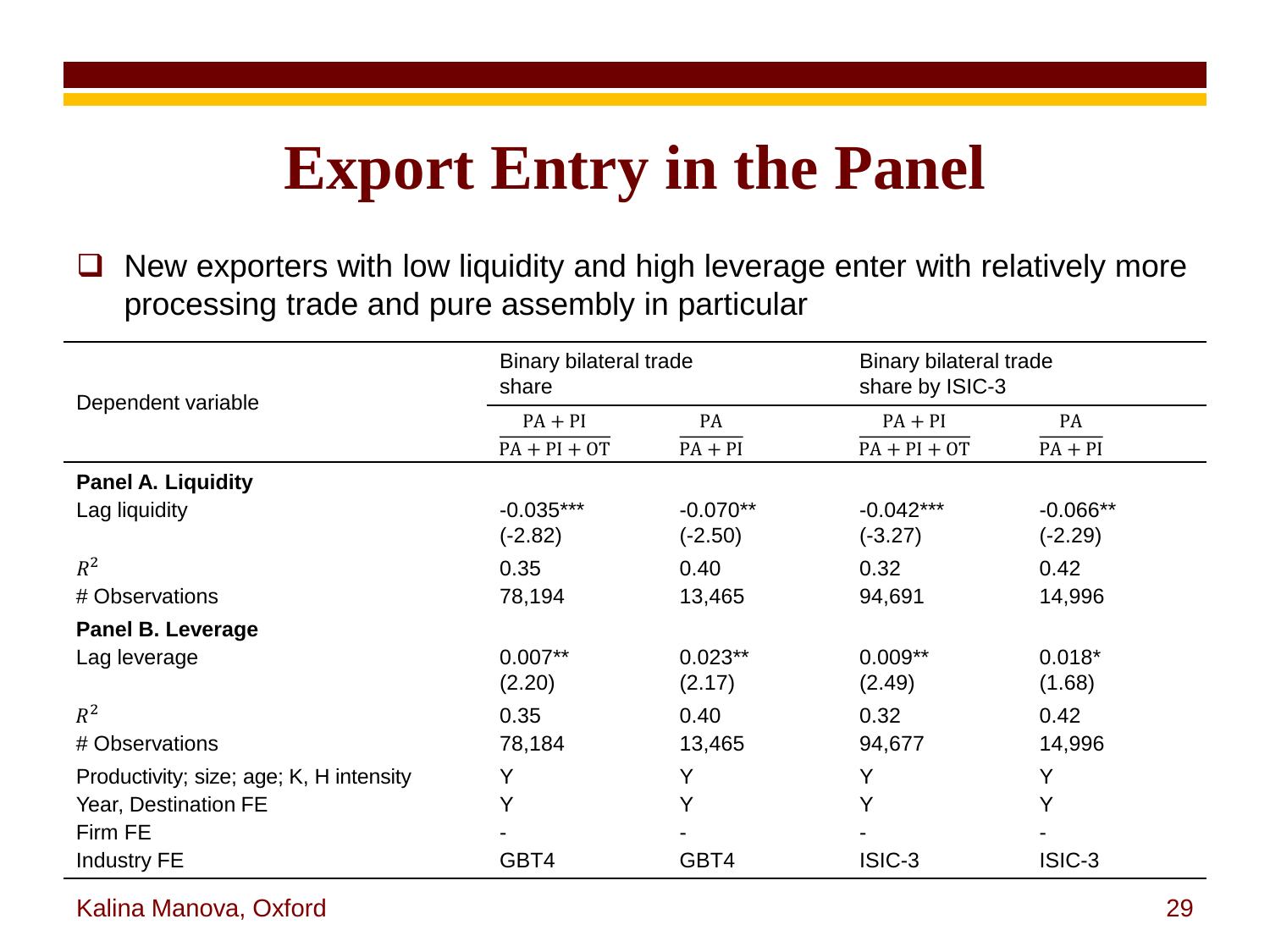# **Export Entry after MFA Quota Removal**

□ After the removal of MFA quotas, new MFA exporters with low liquidity and high leverage enter with more processing trade and pure assembly in particular

| Dependent variable                      | Binary bilateral trade<br>share |            |  |
|-----------------------------------------|---------------------------------|------------|--|
|                                         | $PA + PI$                       | PA         |  |
|                                         | $PA + PI + OT$                  | $PA + PI$  |  |
| <b>Panel A. Liquidity</b>               |                                 |            |  |
| Lag liquidity                           | $-0.052*$                       | $-0.075*$  |  |
|                                         | $(-1.89)$                       | $(-1.91)$  |  |
| $R^2$                                   | 0.44                            | 0.40       |  |
| # Observations                          | 3731                            | 1339       |  |
| <b>Panel B. Leverage</b>                |                                 |            |  |
| Lag leverage                            | $0.008***$                      | $0.013***$ |  |
|                                         | (4.77)                          | (2.96)     |  |
| $R^2$                                   | 0.44                            | 0.41       |  |
| # Observations                          | 3731                            | 1339       |  |
| Productivity; size; age; K, H intensity | Υ                               | Y          |  |
| Year, Destination FE                    | Y                               | Y          |  |
| Firm FE                                 |                                 |            |  |
| <b>Industry FE</b>                      | GBT4                            | GBT4       |  |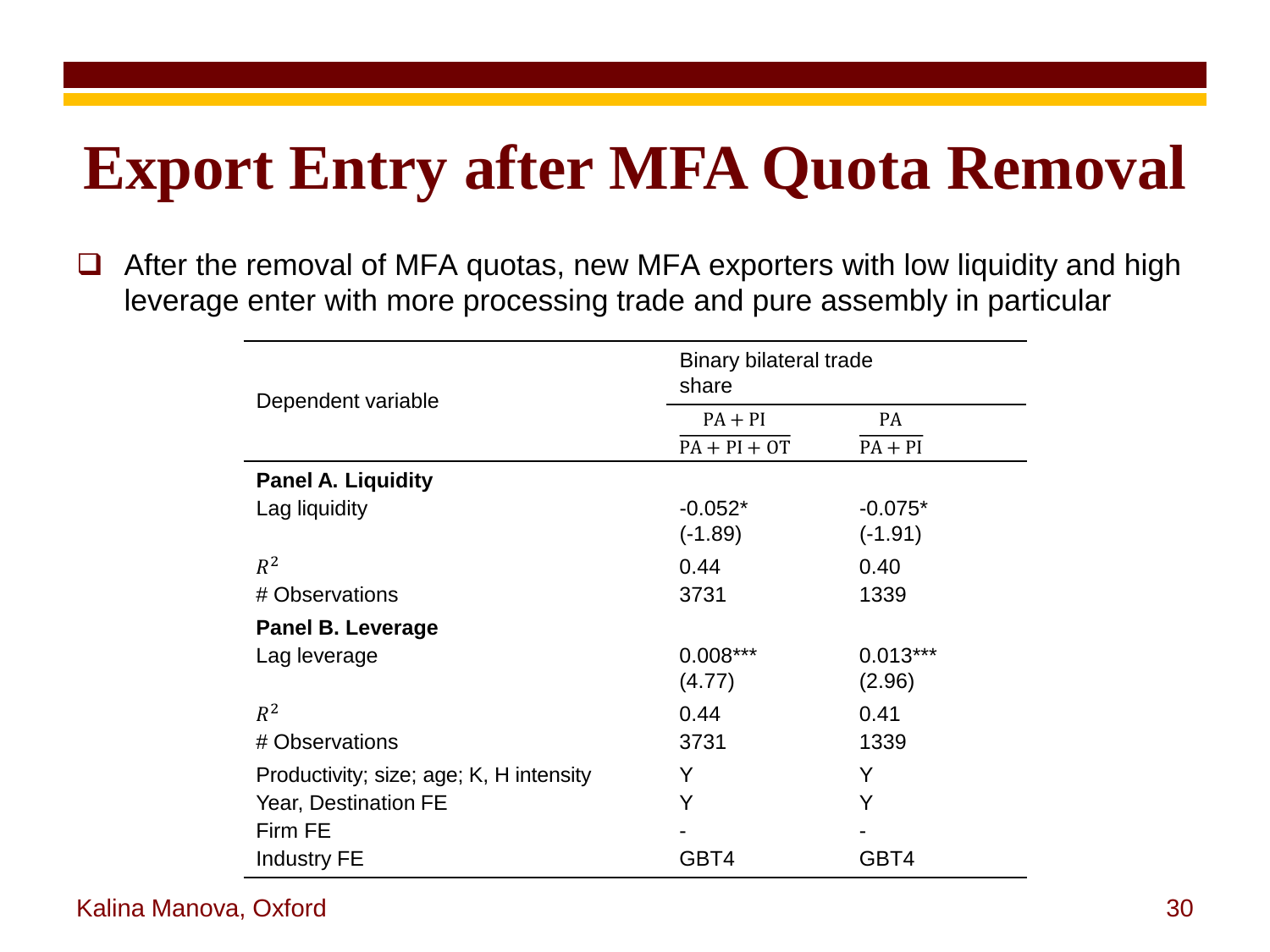#### **Estimation Strategy IV**

Exploit the variation in financial vulnerability across sectors within firms

$$
\text{TradeShare}_{fi} = \alpha + \beta \cdot \text{FinVuln}_i + \Gamma \cdot Z_i + \varphi_f + \varepsilon_{fi}
$$
\n
$$
\text{TradeShare}_{fdi} = \alpha + \beta \cdot \text{FinVuln}_i + \Gamma \cdot Z_i + \varphi_f + \varphi_d + \varepsilon_{fdi}
$$

- **The TradeShare**  $f_i$ : trade regime composition of firm exports by industry
- **FinVuln** : sector's financial vulnerability
- $\blacksquare$  :  $Z_i$ : sector's K, H and RS intensity
- $\phi_f$ ,  $\varphi_d$ : firm FE, destination country FE
- $\blacksquare$   $\beta$  identified from the variation across sectors within firms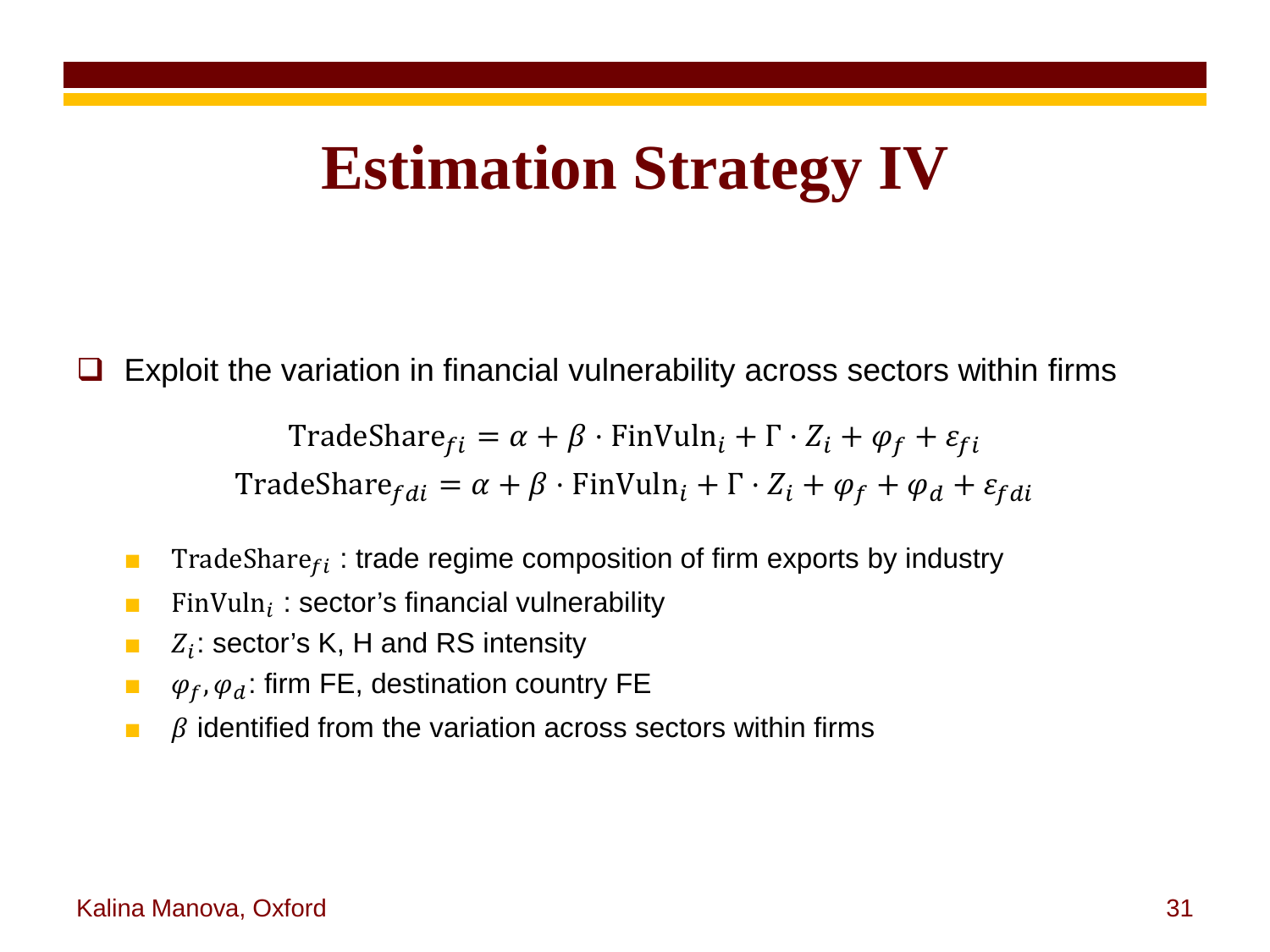### **Sectors' Financial Vulnerability**

- Industries differ substantially in their reliance on the financial system for technological reasons that are innate to the nature of the manufacturing process and beyond the control of individual firms
- Four commonly used indicators of sectors' financial vulnerability
	- Working capital requirement: inventories-to-sales ratio
	- Long-run investment needs: external finance dependence, R&D intensity
	- Availability of collateral: asset tangibility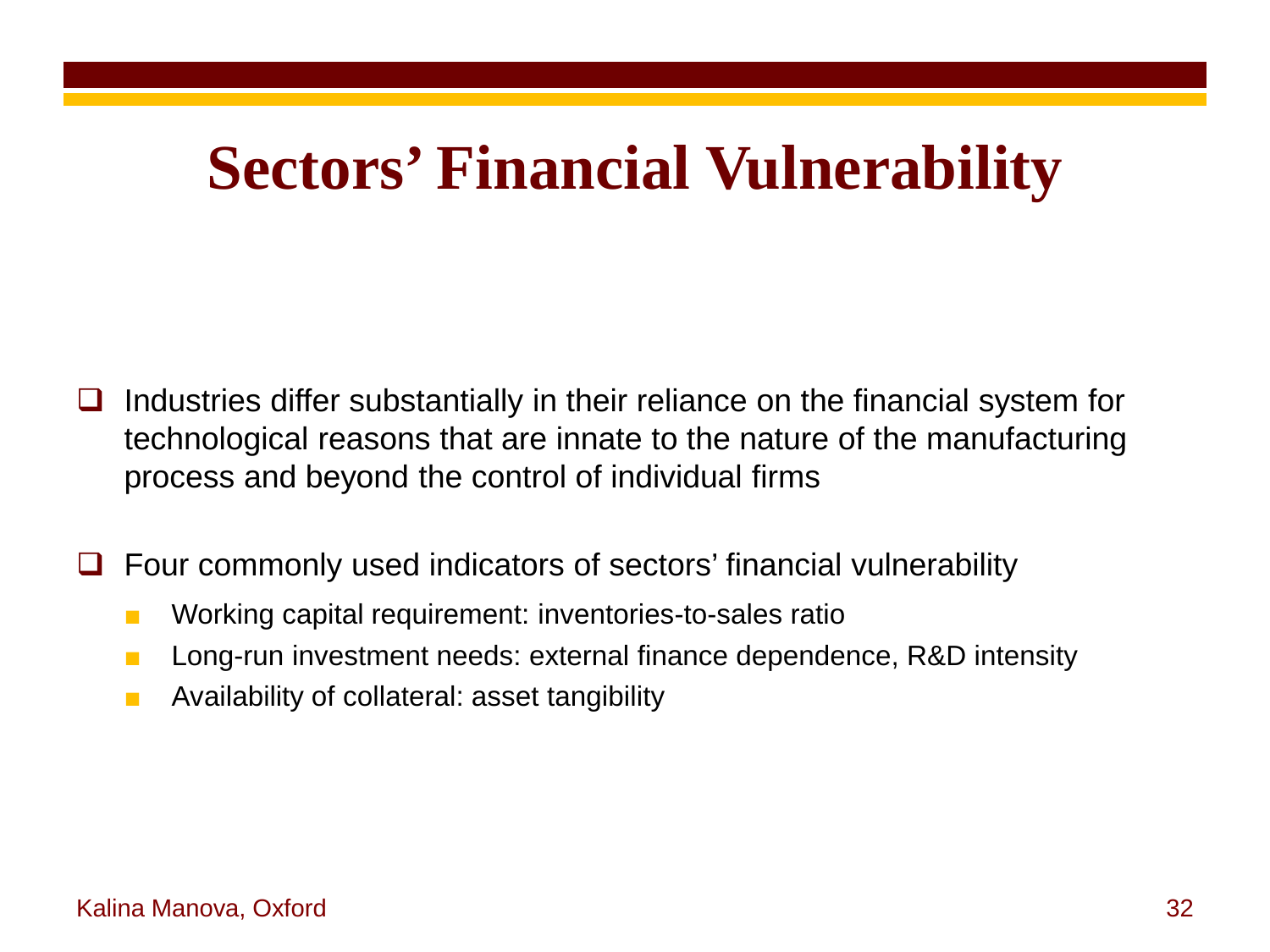#### **Trade Regimes and Sectors' Fin Vulnerability**

- $\Box$  Firms conduct relatively more processing trade and pure assembly in particular in financially vulnerable sectors
	- Increasing short-run liquidity needs by 20% results in 10% rise in (PA+PI)/(PA+PI+OT) and 4% growth in PA/(PA+PI)

|                                                                 | <b>Baseline</b> |                | <b>Bilateral trade share</b> |           |
|-----------------------------------------------------------------|-----------------|----------------|------------------------------|-----------|
| Dependent variable                                              | $PA + PI$       | PA             | $PA + PI$                    | PA        |
|                                                                 | $PA + PI + OT$  | $PA + PI$      | $PA + PI + OT$               | $PA + PI$ |
| Panel A. Working capital requirements: inventories ratio        |                 |                |                              |           |
| Inventories ratio                                               | $0.497***$      | $0.201***$     | $0.538***$                   | $0.084**$ |
|                                                                 | (23.43)         | (2.77)         | (20.90)                      | (1.99)    |
| $R^2$                                                           | 0.86            | 0.97           | 0.83                         | 0.94      |
| Panel B. Long-run investment needs: external finance dependence |                 |                |                              |           |
| External finance dependence                                     | $0.050***$      | $-0.0001$      | $0.049***$                   | $-0.002$  |
|                                                                 | (21.82)         | $(-0.03)$      | (18.23)                      | $(-0.46)$ |
| $R^2$                                                           | 0.86            | 0.97           | 0.83                         | 0.94      |
| K, H, RS intensity; Firm FE                                     | Υ               | Υ              | Y                            | Υ         |
| <b>Destination FE</b>                                           | -               | $\blacksquare$ | Y                            | Y         |
| # Firms                                                         | 110,018         | 41,041         | 110,018                      | 41,041    |
| # Observations                                                  | 252,296         | 59,263         | 1,142,871                    | 264,585   |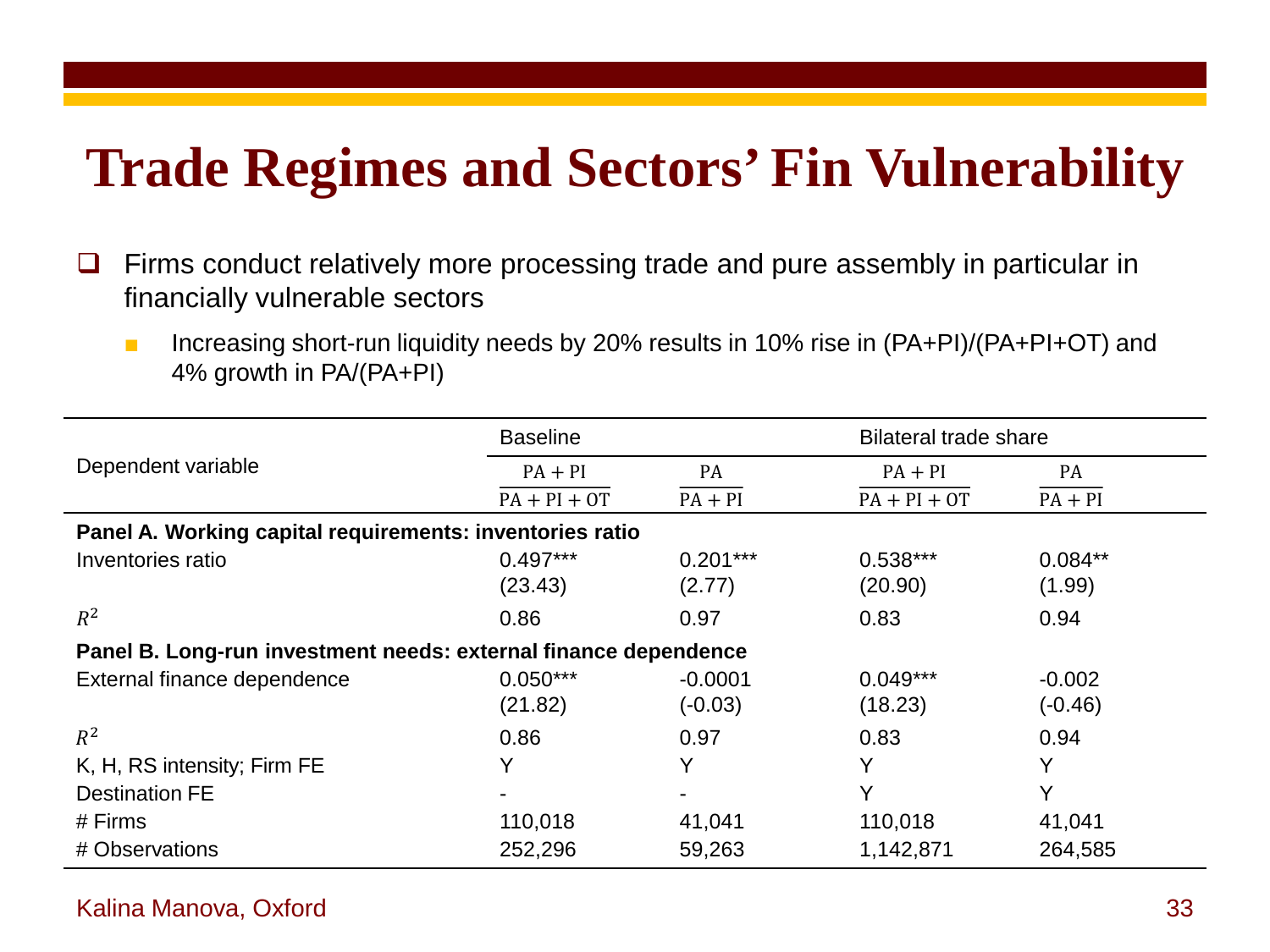#### **Trade Regimes and Sectors' Fin Vulnerability**

- $\Box$  Unlike processing vs. ordinary exports, trade-off between PA and PI unrelated to the financing of long-run capital projects or to asset tangibility
	- Results robust to controlling for variation across export destinations

|                                                   | <b>Baseline</b>           |                       | Bilateral trade share     |                       |
|---------------------------------------------------|---------------------------|-----------------------|---------------------------|-----------------------|
| Dependent variable                                | $PA + PI$                 | PA                    | $PA + PI$                 | PA                    |
|                                                   | $PA + PI + OT$            | $PA + PI$             | $PA + PI + OT$            | $PA + PI$             |
| Panel C. Long-run investment needs: R&D intensity |                           |                       |                           |                       |
| R&D intensity                                     | 0.988***<br>(22.81)       | $-0.018$<br>$(-0.24)$ | $0.901***$<br>(16.68)     | $-0.032$<br>$(-0.55)$ |
| $R^2$                                             | 0.86                      | 0.97                  | 0.83                      | 0.94                  |
| Panel D. Access to collateral: asset tangibility  |                           |                       |                           |                       |
| Asset tangibility                                 | $-0.208***$<br>$(-18.05)$ | $-0.038$<br>$(-1.12)$ | $-0.207***$<br>$(-15.94)$ | $-0.028$<br>$(-1.42)$ |
| $R^2$                                             | 0.86                      | 0.97                  | 0.83                      | 0.94                  |
| K, H, RS intensity; Firm FE                       | Y                         | Y                     | v                         | Y                     |
| <b>Destination FE</b>                             | -                         | $\blacksquare$        | Υ                         | Y                     |
| $#$ Firms                                         | 110,018                   | 41,041                | 110,018                   | 41,041                |
| # Observations                                    | 252,296                   | 59,263                | 1,142,871                 | 264,585               |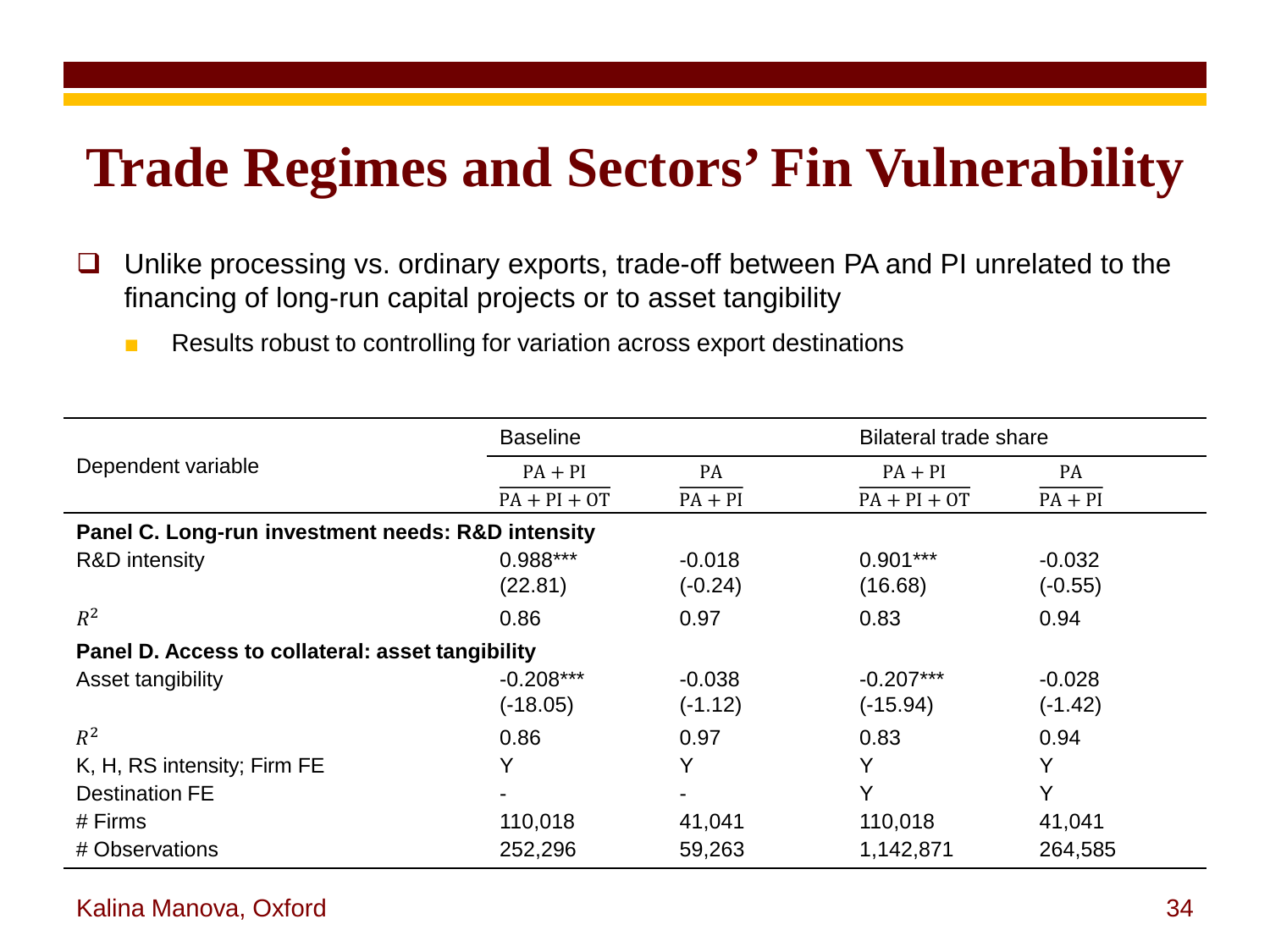#### **Additional Tests and Robustness**

Empirical patterns robust to series of specification checks

- Binary trade regime shares
- Alternative levels of clustering
- Panel for 2002-2006 with year FE
- Additional results corroborate interpretation
	- Results stronger in Chinese regions with weaker financial development
	- Results stronger for destinations with superior financial development
	- Results stronger in sectors with more relationship specificity
	- Firms' import behavior consistent with their export strategy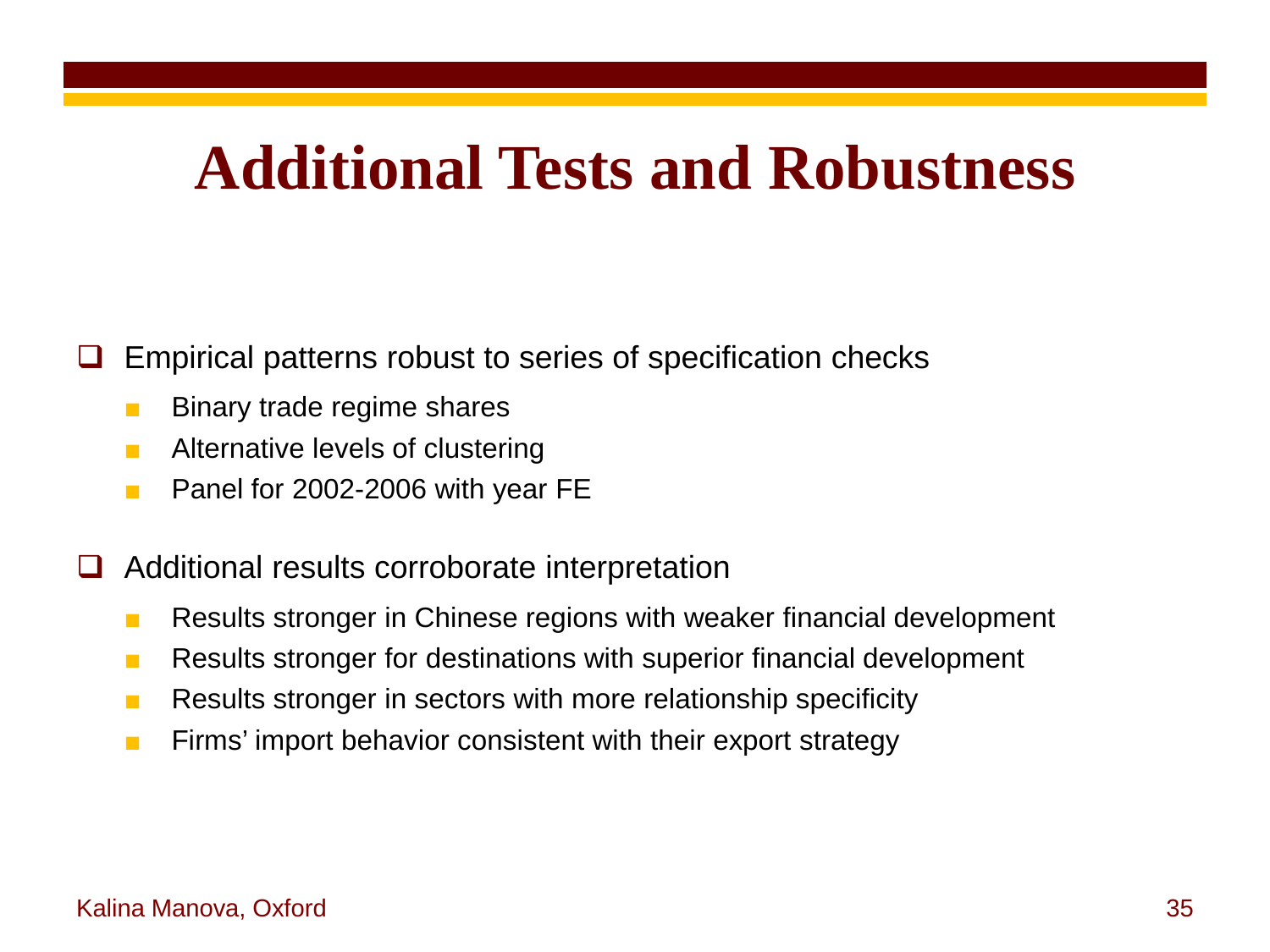#### **Financial Devt across Chinese Provinces**

 $\Box$  Exploit the variation in financial development across provinces

$$
\begin{aligned}\n\text{TradeShare}_{fd} &= \alpha + \beta \cdot \text{FinHealth}_{f} + \Gamma \cdot Z_{f} \\
&\quad + \delta \cdot \text{FinHealth}_{f} \cdot \text{HighFinDevt}_{p} + \varphi_{p} + \varphi_{i} + \varphi_{a} + \varphi_{own} + \varepsilon_{fd} \\
\text{TradeShare}_{fdi} &= \alpha + \beta \cdot \text{FinVuln}_{i} + \Gamma \cdot Z_{i} \\
&\quad + \delta \cdot \text{FinVuln}_{i} \cdot \text{HighFinDevt}_{p} + \varphi_{f} + \varphi_{d} + \varepsilon_{fdi}\n\end{aligned}
$$

- **■** HighFinDevt<sub>p</sub> : 1 if province with financial development above the sample median
- Proxy regional financial conditions with ratio of total credit to GDP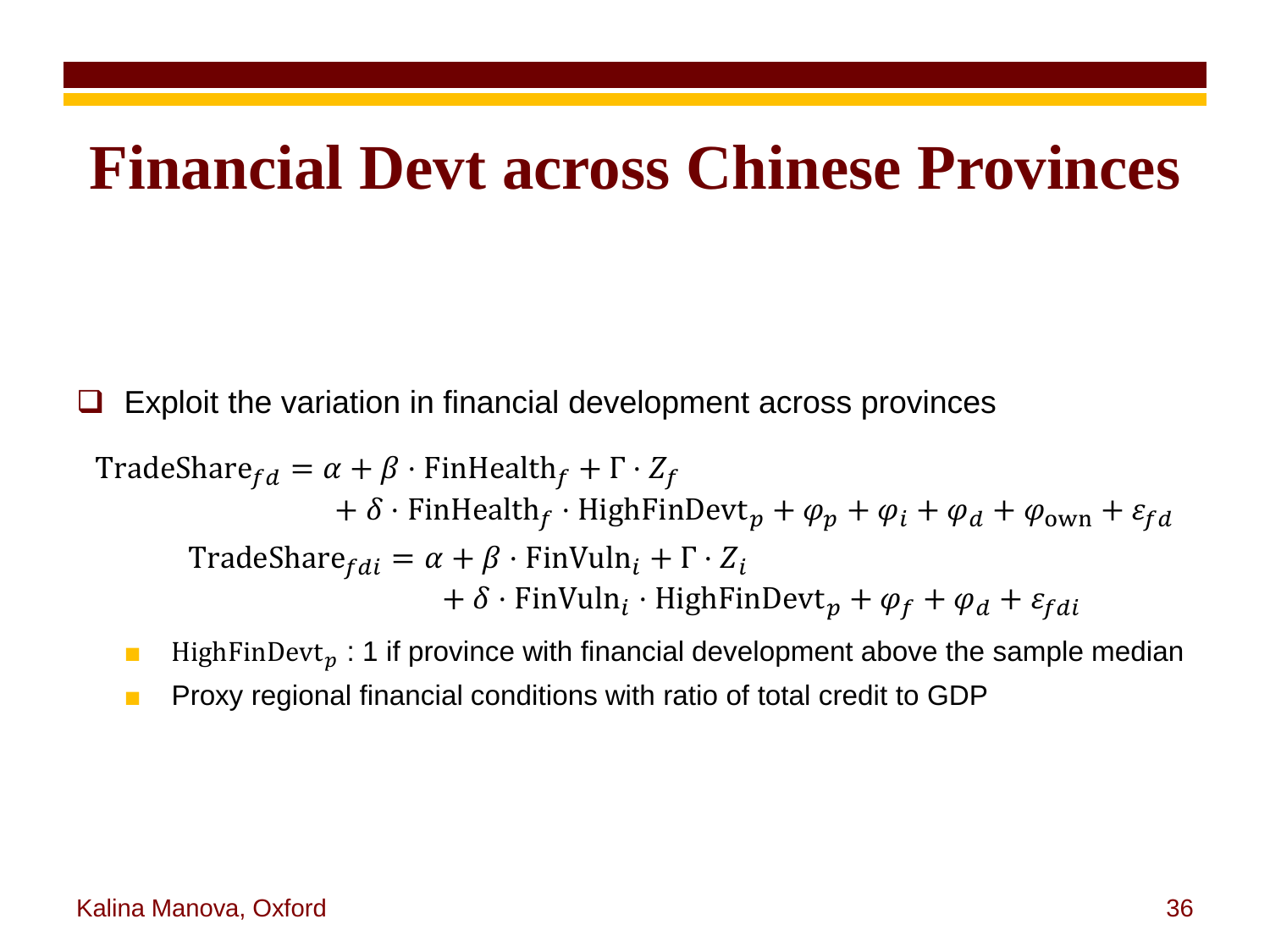### **Financial Devt across Chinese Provinces**

 $\Box$  The export decisions of firms in financially more developed provinces are less sensitive to firms' financial health and sectors' financial vulnerability

| <b>Financial measure</b>                  | Firm fin health<br>(lagged liquidity) |                | Sector financial vulnerability<br>(inventories ratio) |            |
|-------------------------------------------|---------------------------------------|----------------|-------------------------------------------------------|------------|
| Dependent variable                        | $PA + PI$                             | <b>PA</b>      | $PA + PI$                                             | <b>PA</b>  |
|                                           | $PA + PI + OT$                        | $PA + PI$      | $PA + PI + OT$                                        | $PA + PI$  |
| <b>Financial measure</b>                  | $-0.027**$                            | $-0.079***$    | $1.252***$                                            | $0.324**$  |
| x High Fin Devt                           | $0.017*$                              | $0.081***$     | $-0.787***$                                           | $-0.220**$ |
| $R^2$                                     | 0.40                                  | 0.24           | 0.77                                                  | 0.92       |
| # Observations                            | 379,941                               | 126,486        | 1,142,871                                             | 264,585    |
| Productivity; size; age; factor intensity | Y                                     |                |                                                       |            |
| Own, prov, destination FE                 |                                       |                |                                                       |            |
| K, H, RS intensity                        |                                       |                | Y                                                     | V          |
| Firm, destination FE                      |                                       | $\blacksquare$ | Y                                                     | V          |
| <b>Industry FE</b>                        | GBT4                                  | GBT4           |                                                       |            |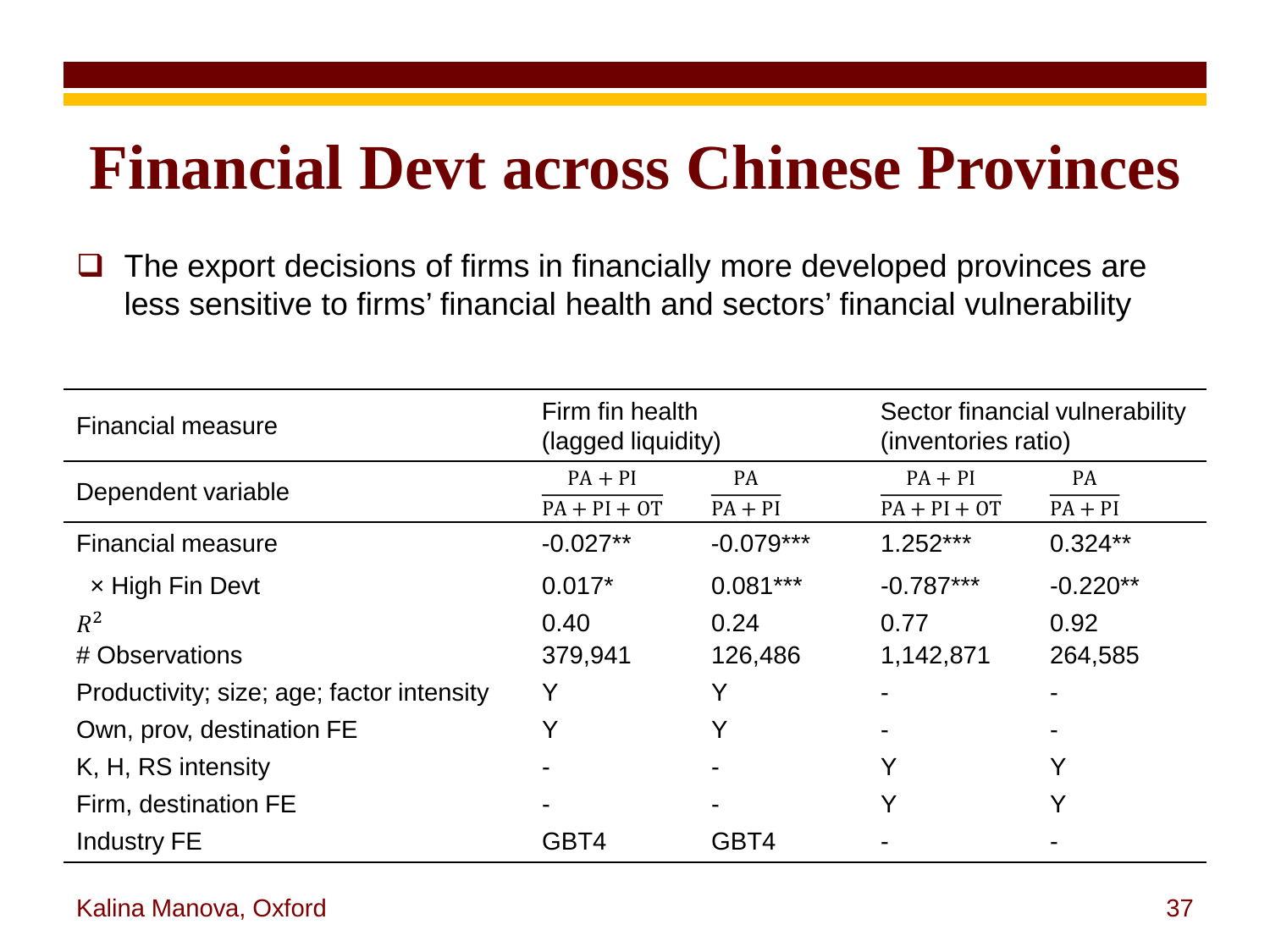## **Firms' Import Strategies**

 $\Box$  Firms' import behavior is consistent with their export strategy

■ Firms with more processing exports (pure assembly) also import more foreign materials under the processing regime (pure assembly)

| $IPA+IPI$<br>Dependent variable:<br>IPA+IPI+IOT |                        |                          |                           |                    |                           |  |  |  |
|-------------------------------------------------|------------------------|--------------------------|---------------------------|--------------------|---------------------------|--|--|--|
| $PA + PI$<br>$PA + PI + OT$                     | $0.603***$<br>(111.97) |                          |                           |                    |                           |  |  |  |
| Liquidity                                       |                        | $-0.026***$<br>$(-4.51)$ | $-0.014**$<br>$(-2.33)$   |                    |                           |  |  |  |
| Leverage                                        |                        |                          |                           | $0.002*$<br>(1.95) | 0.001<br>(0.92)           |  |  |  |
| Productivity                                    |                        |                          | $-0.028***$<br>$(-12.00)$ |                    | $-0.029***$<br>$(-12.54)$ |  |  |  |
| $R^2$<br># Observations                         | 0.58<br>30,274         | 0.40<br>32,530           | 0.40<br>30,167            | 0.40<br>32,518     | 0.40<br>30,159            |  |  |  |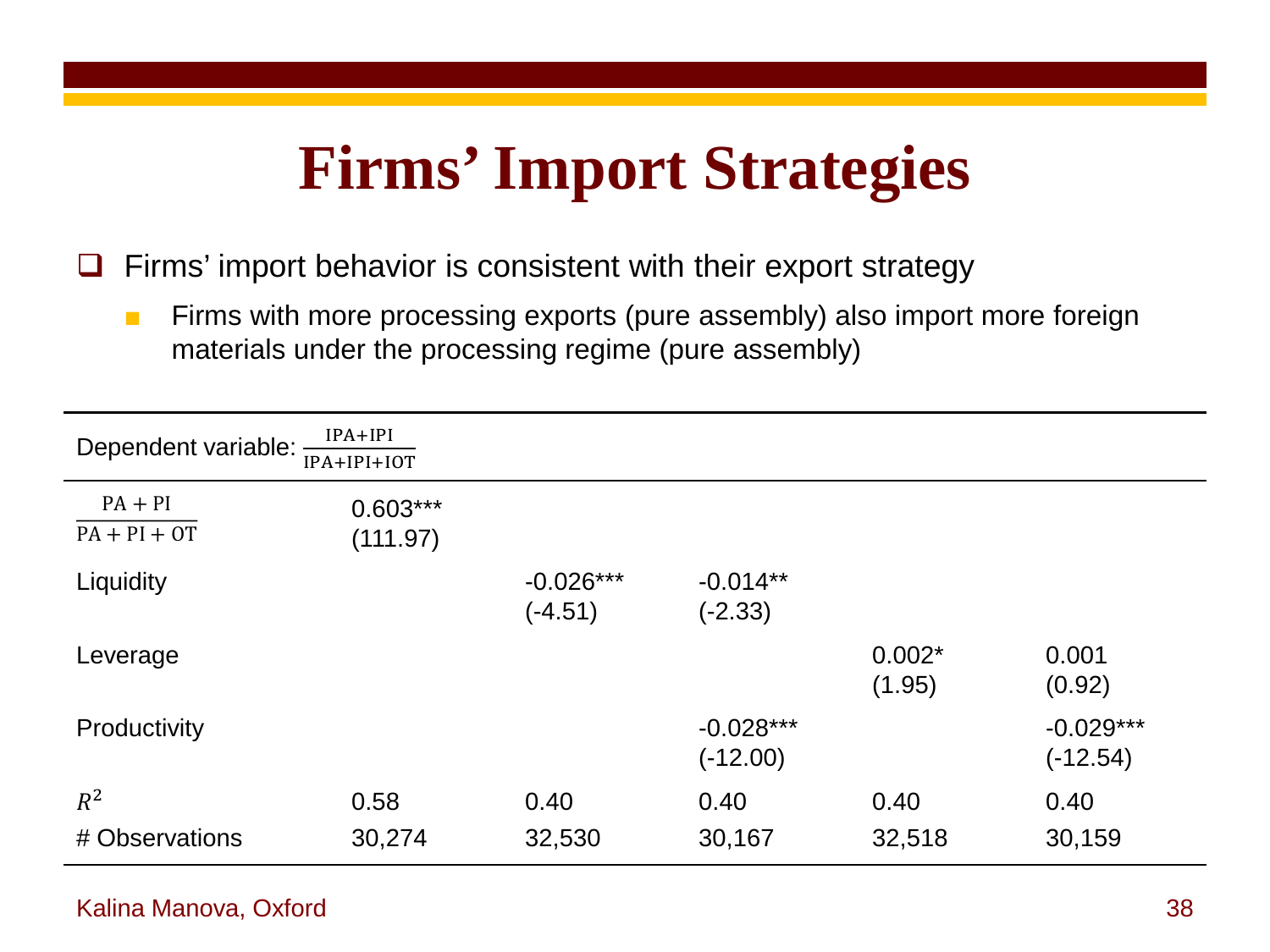## **Firms' Import Strategies**

 $\Box$  Firms' import behavior is consistent with their export strategy

■ Credit-constrained firms not only export more under processing trade (pure assembly), but also import more under processing trade (pure assembly)

| IPA<br>Dependent variable:<br>$IPA+IPI$ |                        |                          |                          |                     |                          |  |  |  |
|-----------------------------------------|------------------------|--------------------------|--------------------------|---------------------|--------------------------|--|--|--|
| PA<br>$PA + PI$                         | $0.946***$<br>(294.23) |                          |                          |                     |                          |  |  |  |
| Liquidity                               |                        | $-0.021***$<br>$(-2.86)$ | $-0.015*$<br>$(-1.94)$   |                     |                          |  |  |  |
| Leverage                                |                        |                          |                          | $0.007**$<br>(2.02) | $0.007*$<br>(1.86)       |  |  |  |
| Productivity                            |                        |                          | $-0.017***$<br>$(-6.33)$ |                     | $-0.016***$<br>$(-6.12)$ |  |  |  |
| $R^2$<br># Observations                 | 0.93<br>20,483         | 0.21<br>20,952           | 0.21<br>19,505           | 0.21<br>20,944      | 0.22<br>19,500           |  |  |  |